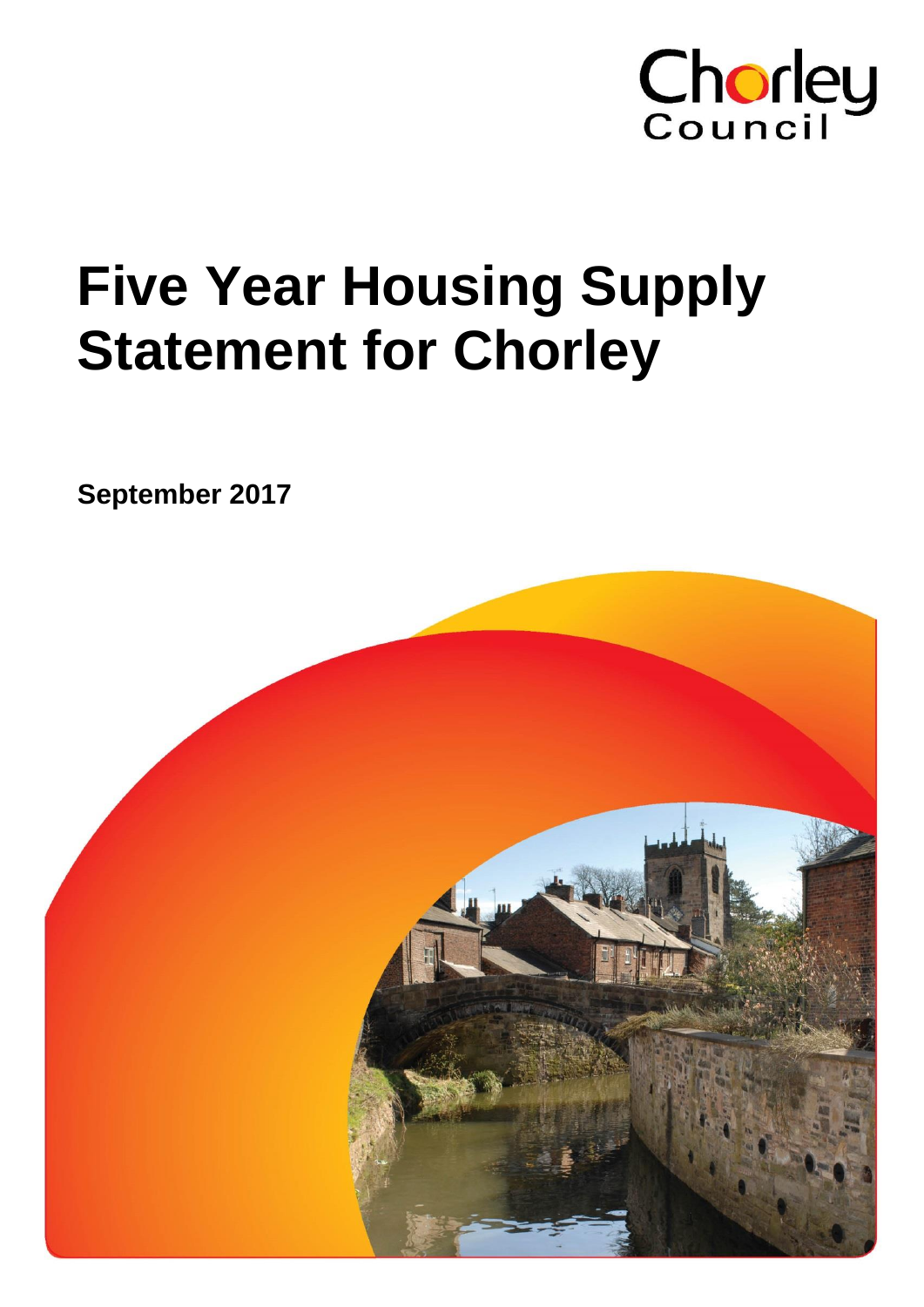# **Introduction**

- 1. The National Planning Policy Framework (the Framework) sets out that local planning authorities should identify and update annually a supply of specific deliverable sites sufficient to provide five years' worth of housing against their housing requirements.
- 2. This statement covers the five year period  $1<sup>st</sup>$  April 2017 31<sup>st</sup> March 2022 and replaces the September 2016 Five Year Housing Supply Statement for Chorley. It sets out the housing requirement for the five year period and then assesses the land supply available to deliver the requirement.
- 3. Overall the statement concludes that there is sufficient land available across the Borough with an **8.6 year deliverable housing supply** over the period 2017-2022.

# **Five Year Housing Requirement**

- 4. Central Lancashire Core Strategy Policy 4 sets out a housing requirement of 417 dwellings per annum in Chorley over the period 2010-2026 which is the starting point for calculating the five year supply. This equates to a total of 6,672 dwellings over the plan period. At April 2010 Chorley had prior under-provision of 162 dwellings, which Policy 4 requires the Council to make up over the remainder of the plan period. Therefore, at April 2010 the housing requirement for the Borough was 6,834 dwellings.
- 5. Table 1 sets out housing completions over the period 1<sup>st</sup> April 2010 to 31<sup>st</sup> March 2017. It identifies that 4,136 dwellings have been completed in the period and there is a surplus of 1,055 dwellings above the requirement for that period (taking into account the prior under-provision of 162 dwellings). Deducting the completions from the housing requirement of 6,834 dwellings leaves a requirement of 2,698 dwellings over the 9 year period April 2017 to March 2026. The annual target over this period is therefore 300 dwellings, with a total of 1,500 dwellings required over the five year period.

| Plan period (1 <sup>st</sup><br>April-31 <sup>st</sup><br>March) | <b>Cumulative</b><br>requirement | <b>Net</b><br>completions | <b>Cumulative</b><br>net<br>completions | <b>Over or under</b><br>supply to<br>date |
|------------------------------------------------------------------|----------------------------------|---------------------------|-----------------------------------------|-------------------------------------------|
| 2010/11                                                          | 579*                             | 527                       | 527                                     | $-52$                                     |
| 2011/12                                                          | 996                              | 552                       | 1,079                                   | $+83$                                     |
| 2012/13                                                          | 1,413                            | 638                       | 1,717                                   | $+304$                                    |
| 2013/14                                                          | 1,830                            | 582                       | 2,299                                   | $+469$                                    |
| 2014/15                                                          | 2,247                            | 723                       | 3,022                                   | $+775$                                    |
| 2015/16                                                          | 2,664                            | 597                       | 3,619                                   | $+955$                                    |
| 2016/17                                                          | 3,081                            | 517                       | 4,136                                   | $+1,055$                                  |

#### **Table 1: Chorley housing supply in relation to Core Strategy requirements**

\*417+162 under-provision at April 2010

- 6. Paragraph 47 of the Framework states that there should be an additional buffer of 5% (moved forward from later in the plan period) to ensure choice and competition in the market for land. It states that where there has been a record of persistent under delivery of housing, local planning authorities should increase the buffer to 20% to provide a realistic prospect of achieving the planned supply and to ensure choice and competition in the market for land.
- 7. There is no record of persistent under-delivery of housing within Chorley Borough therefore it is not considered that the five year supply buffer should be increased to 20%. Housing completion levels have exceeded the requirement of 417 dwellings every year since 2010 (and also during 2009/10) and construction is currently actively taking place on a range of sites throughout the Borough. Chorley is currently exceeding its housing requirements by 1,055 units.
- 8. After adding the 5% buffer, the total housing requirement for the five year period 1<sup>st</sup> April 2017 31<sup>st</sup> March 2022 is **1,575 dwellings** which is 315 dwellings per annum**.**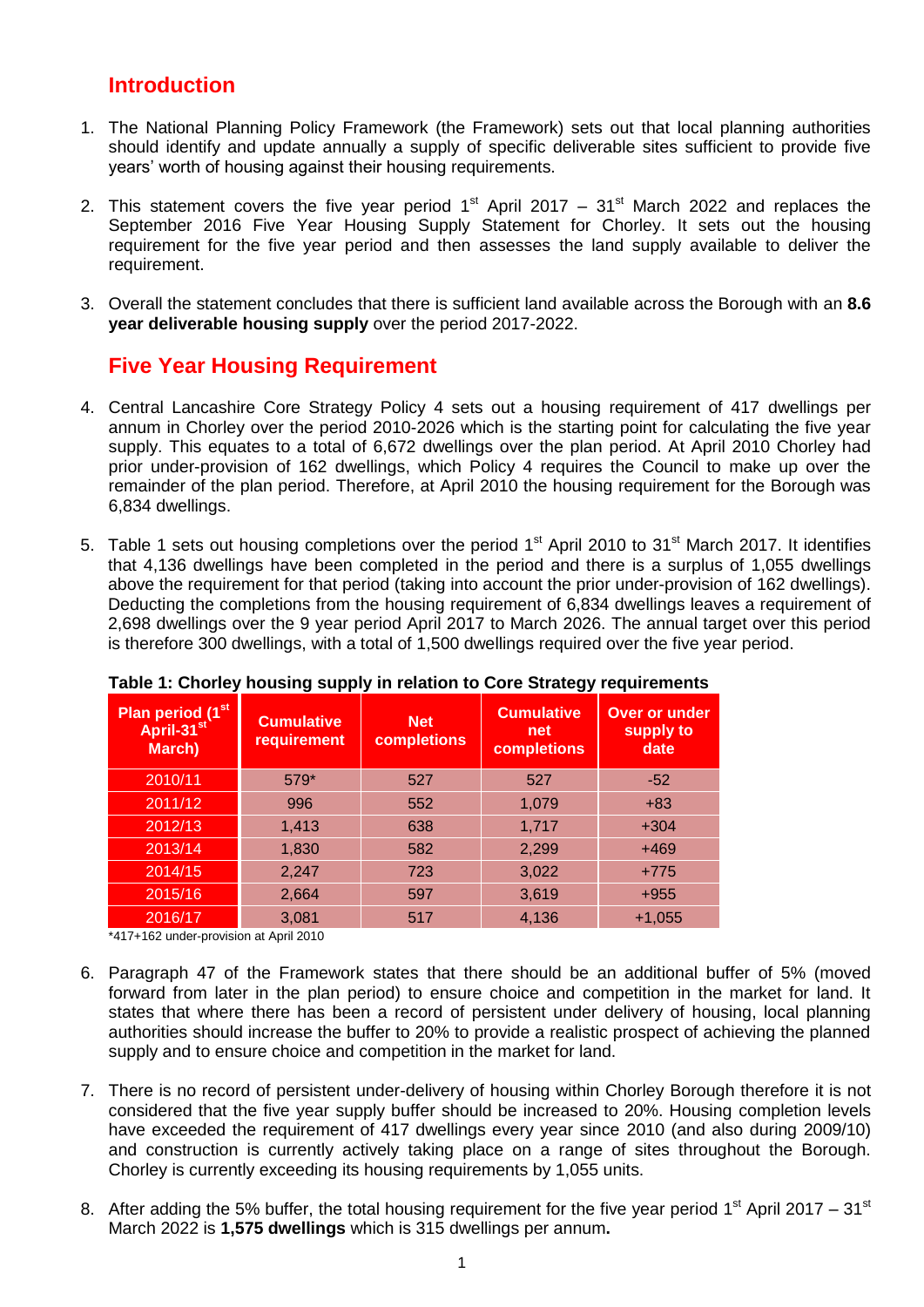## **Assessment of Deliverable Five Year Housing Supply**

9. The Framework requires local planning authorities to identify and update annually a supply of specific deliverable sites sufficient to provide five years' worth of housing against their housing requirement. It defines 'deliverable' as follows:

*"To be considered deliverable, sites should be available now, offer a suitable location for development now, and be achievable with a realistic prospect that housing will be delivered on the site within five years and in particular that development of the site is viable. Sites with planning permission should be considered deliverable until permission expires, unless there is clear evidence that schemes will not be implemented within five years, for example they will not be viable, there is no longer a demand for the type of units or sites have long term phasing plans."*

- 10. Further guidance is provided in paragraph 31 of the National Planning Practice Guidance (NPPG) which states that deliverable sites for housing could include those that are allocated for housing in the development plan and sites with planning permission that have not been implemented unless there is clear evidence that schemes will not be implemented within five years. It also states that planning permission or allocation in a development plan is not a prerequisite for a site being deliverable and local planning authorities will need to provide robust, up to date evidence to support the deliverability of sites, ensuring that their judgements are clearly and transparently set out.
- 11. The assessment of the deliverable five year supply is set out below. It includes an analysis of allocated sites, both with and without planning permission, and windfall sites. The windfall sites are split into sites of 10 or more dwellings and sites of less than 10 dwellings. It also includes a windfall allowance which is an estimate of the number of new dwellings on sites of less than 10 dwellings that will be permitted and built in the five year period.

#### **Allocated sites**

#### With planning permission

- 12. Appendix 1 sets out a schedule of all sites allocated for housing in the Chorley Local Plan 2012-2026 with planning permission that have not yet been fully implemented. In total 1,839 dwellings are available on these sites. An assessment of the deliverability of these sites has been undertaken to determine how many of these dwellings are likely to be built in the five year period.
- 13. The Council has discounted dwellings on a number of sites where there is clear evidence that they are unlikely to be implemented within five years, due to concerns over their viability, a lack of demand for the type of units permitted or because the site has longer term phasing plans. This is shown in the site schedule.
- 14. The schedule identifies that there are **1,627 dwellings** deliverable on allocated sites with planning permission.

#### Without planning permission

- 15. Appendix 2 sets out a schedule of all sites allocated for housing in the Chorley Local Plan 2012-2026 without planning permission. In total 1,082 dwellings are available on these sites. An assessment of whether these sites are likely to come forward in the five year period has been undertaken.
- 16. The schedule identifies that there are **299 dwellings** deliverable on allocated sites without planning permission.

### **Windfall sites**

#### Sites of 10 or more dwellings with planning permission

17. Appendix 3 sets out a schedule of all windfall sites of 10 or more dwellings with planning permission that have not yet been fully implemented. In total 536 dwellings are available on these sites. An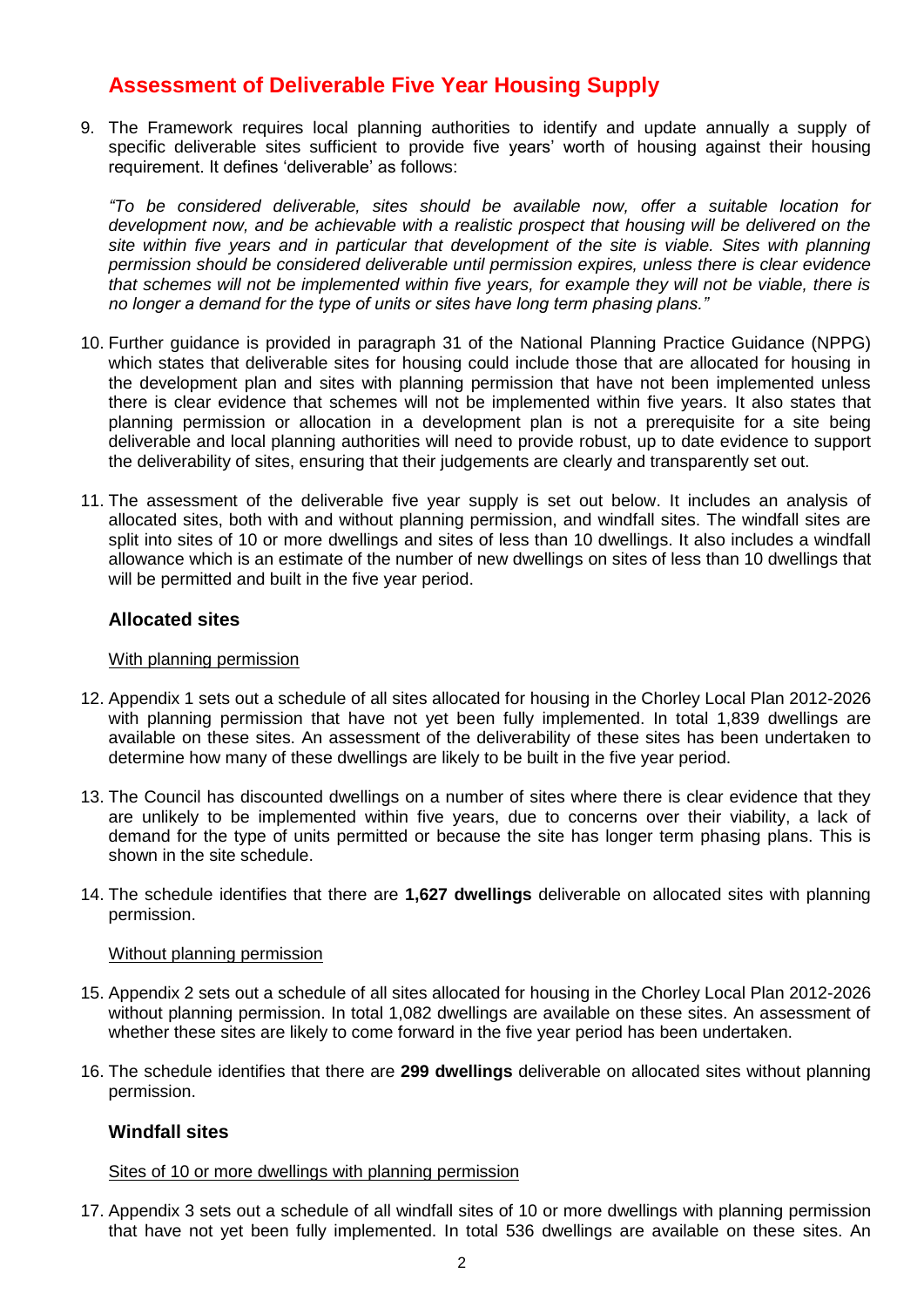assessment of the deliverability of these sites has been undertaken to determine how many of the dwellings are likely to be built in the five year period.

- 18. The Council has discounted dwellings on a number of sites where there is clear evidence that they are unlikely to be implemented within five years, due to concerns over their viability, a lack of demand for the type of units permitted or because the site has longer term phasing plans. This is shown in the site schedule.
- 19. The schedule identifies that there are **391 dwellings** deliverable on windfall sites of 10 or more dwellings with planning permission.

Sites of less than 10 dwellings with planning permission

- 20. Appendix 3 also sets out a schedule of all windfall sites of less than 10 dwellings with planning permission that have not been fully implemented. In total 329 dwellings are available on these sites.
- 21. Based on an analysis of the completion rates of small sites in Chorley in recent years this figure has been reduced by 30% to reflect the fact that some permissions will expire and development of other sites will not be fully completed within the five year period.
- 22. This results in **230 dwellings** on smaller windfall sites with planning permission being recorded as deliverable for the five year period.

#### **Windfall allowance**

- 23. Paragraph 48 of the Framework states that Local Planning Authorities may make an allowance for windfall sites in the five year supply if they have compelling evidence that such sites have consistently become available in the local area and will continue to provide a reliable source of supply. Any allowance should be realistic having regard to the Strategic Housing Land Availability Assessment, historic windfall delivery rates and expected future trends, and should not include residential gardens.
- 24. In accordance with Paragraph 48 of the Framework, Chorley makes an allowance for windfall sites of less than 10 dwellings in the five year supply as our records show that they have consistently become available. Applications will also be approved over the five-year supply period for dwellings on windfall sites of more than 10 units. However, an allowance has not been calculated for these larger sites.

#### Planning permissions on windfall sites

25. Planning permissions granted for dwellings on windfall sites of less than 10 dwellings since 2004 have been analysed to inform the windfall allowance. Table 2 below sets out the number of permissions granted each year. Sites that did not result in a net gain and permissions on residential gardens have been excluded from the analysis.

#### **Table 2: Number of dwellings permitted on small windfall sites of less than 10 dwellings**

|                                               |      | Plan period (1 <sup>st</sup> April-31 <sup>st</sup> March) |     |    |    |        |    |    |                                                                                                                                       |    |       |     |     |
|-----------------------------------------------|------|------------------------------------------------------------|-----|----|----|--------|----|----|---------------------------------------------------------------------------------------------------------------------------------------|----|-------|-----|-----|
|                                               | /05/ | /06                                                        |     |    |    |        |    |    | 2004 2005 2006 2007 2008 2009 2010 2011 2012 2013 2014 2015 2016<br>  107   108   109   110   111   112   113   114   115   116   117 |    |       |     |     |
| <b>Number of dwellings</b><br>permitted (net) | 19   | 31                                                         | -31 | 52 | 68 | - 35 - | 74 | 60 | 116                                                                                                                                   | 96 | $-91$ | 116 | 122 |

26. Over the period 2004 to 2017 on average 70 dwellings were permitted on small windfall sites each year. It should be noted that from February 2004 until November 2006 strict controls were in place on the granting of permission for new housing on windfall sites, which only allowed such development if it met certain designated exceptions; these controls were lifted on small sites in November 2006, although some restrictions remained in place on sites of 10 dwellings or more, until September 2008. These restrictions acted to reduce the number of applications permitted on small windfall sites from 2004/05 – 2006/07.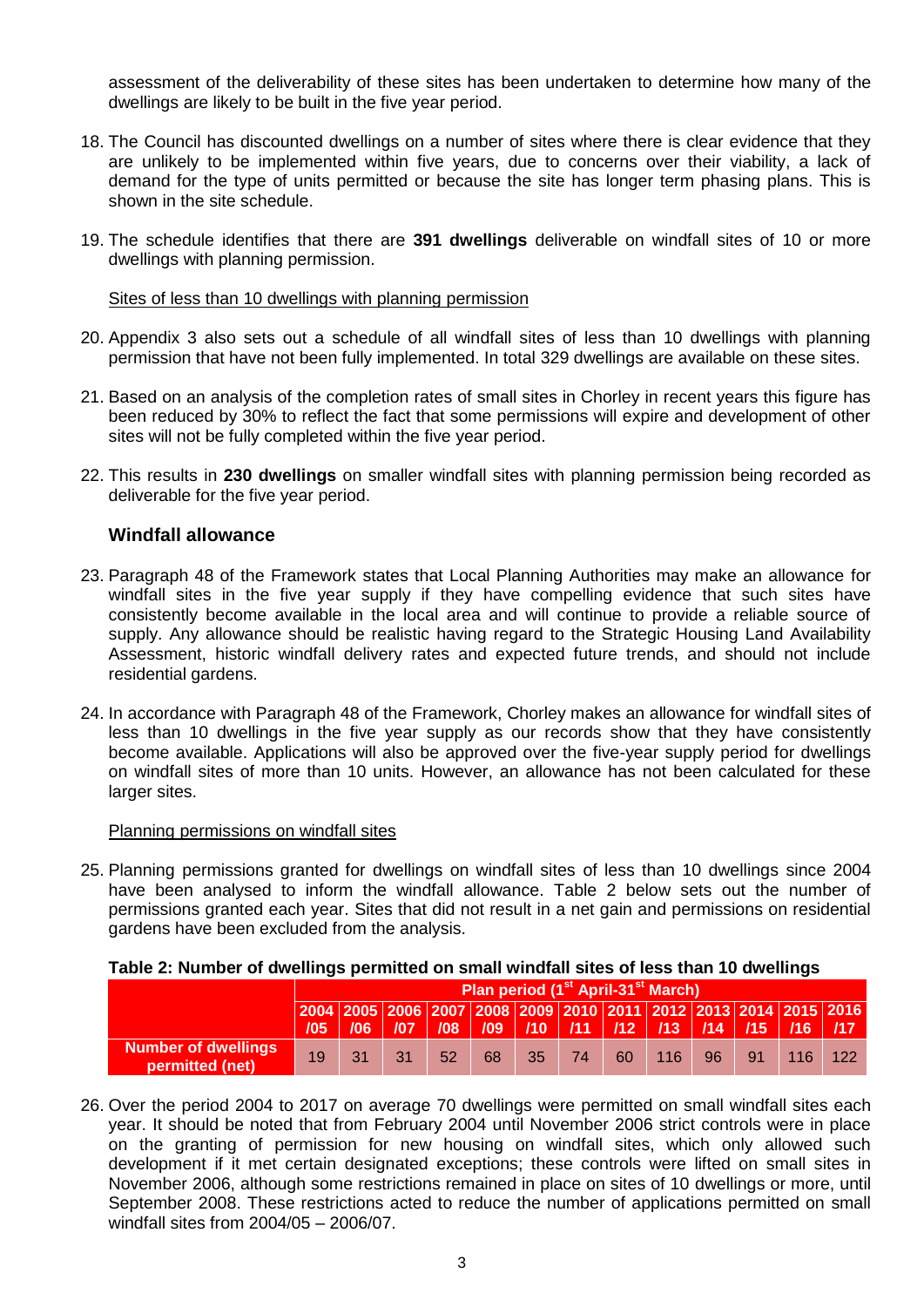#### Completions on windfall sites

- 27. Table 3 analyses when the dwellings permitted on small windfall sites since 2004 were completed over the five year period from being permitted. It also records how many of these dwellings expired in the five year period and how many were not completed in the five year period but the permission was still extant.
- 28. Planning permissions for small windfall sites after the 2012/13 plan period have not been included in the assessment as the five year period for those applications would run into current five year supply period.
- 29. Using this data the percentage of dwellings completed each year over the five year period from being permitted has been calculated along with the percentage that were on sites where permission expired and those on sites where permission was extant after the five year period. These percentages have been rounded up or down for simplification and to reduce the effect of individual sites skewing the figures. They will be used when calculating the windfall allowance to be added to the five year supply.

| Plan period (1 <sup>st</sup><br>April-31 <sup>st</sup> March) | Number of<br>permitted<br>dwellings | Completions<br>٠<br>year  | Completions<br>. N<br>year | Completions<br>$\infty$<br>year | Completions<br>$\overline{\phantom{a}}$<br>year | Completions<br>5<br>year  | Expired        | Extant after<br>5 years |
|---------------------------------------------------------------|-------------------------------------|---------------------------|----------------------------|---------------------------------|-------------------------------------------------|---------------------------|----------------|-------------------------|
| 2004/05                                                       | 19                                  | 2004/05<br>6              | 2005/06<br>5               | 2006/07<br>0                    | 2007/08<br>0                                    | 2008/09<br>$-1$           | $\overline{4}$ | 5                       |
| 2005/06                                                       | 31                                  | 2005/06<br>11             | 2006/07<br>$\overline{7}$  | 2007/08<br>3                    | 2008/09<br>$\overline{7}$                       | 2009/10                   | $\overline{0}$ | $\overline{2}$          |
| 2006/07                                                       | 31                                  | 2006/07<br>4              | 2007/08<br>4               | 2008/09                         | 2009/10<br>12                                   | 2010/11                   | 8              | 1                       |
| 2007/08                                                       | 52                                  | 2007/08<br>$\overline{2}$ | 2008/09<br>3               | 2009/10<br>17                   | 2010/11<br>10                                   | 2011/12<br>$\overline{2}$ | 10             | 8                       |
| 2008/09                                                       | 68                                  | 2008/09<br>$-1$           | 2009/10<br>18              | 2010/11<br>11                   | 2011/12<br>16                                   | 2012/13<br>4              | $\overline{4}$ | 16                      |
| 2009/10                                                       | 35                                  | 2009/10<br>6              | 2010/11<br>12              | 2011/12<br>5                    | 2012/13<br>4                                    | 2013/14<br>0              | $\overline{4}$ | $\overline{4}$          |
| 2010/11                                                       | 74                                  | 2010/11<br>$-1$           | 2011/12<br>4               | 2012/13<br>21                   | 2013/14<br>19                                   | 2014/15<br>4              | 14             | 13                      |
| 2011/12                                                       | 60                                  | 2011/12<br>$\overline{2}$ | 2012/13<br>8               | 2013/14<br>19                   | 2014/15<br>12                                   | 2015/16<br>5              | 8              | $6\phantom{1}6$         |
| 2012/13                                                       | 116                                 | 2012/13<br>8              | 2013/14<br>34              | 2014/15<br>15                   | 2015/16<br>19                                   | 2016/17<br>0              | 23             | 17                      |
| <b>Total</b>                                                  | 486                                 | 37                        | 95                         | 92                              | 99                                              | 16                        | 75             | 72                      |
| Total %                                                       | 100%                                | 7.6%                      | 19.5%                      | 18.9%                           | 20.4%                                           | 3.3%                      | 15.4%          | 14.8%                   |
| % used to calculate<br>windfall allowance                     |                                     | 8%                        | 20%                        | 19%                             | 20%                                             | 3%                        | 15%            | 15%                     |

#### **Table 3: Analysis of completions on small windfall sites**

#### Windfall allowance

- 30. The five year supply windfall allowance is calculated based upon the assumption that the average rate of planning permissions granted on small windfall sites between 2004 and 2017 (70 dwellings) continues at the same rate throughout the five year period, although this may be an underestimate as it includes a period of time when windfall housing restrictions were in place.
- 31. The final row of Table 3 identifies the proportion of dwellings completed each year since 2004 over the five year period since being granted permission. It identifies that on average 8% of dwellings were completed within the first year of being permitted, 20% within the second year, 19% within the third year, 20% within the fourth year and 3% within the fifth year. It also identifies that on average 15% of applications expired and 15% were not completed in the five year period but the permission remained extant. These percentages have been applied to calculate the predicted number of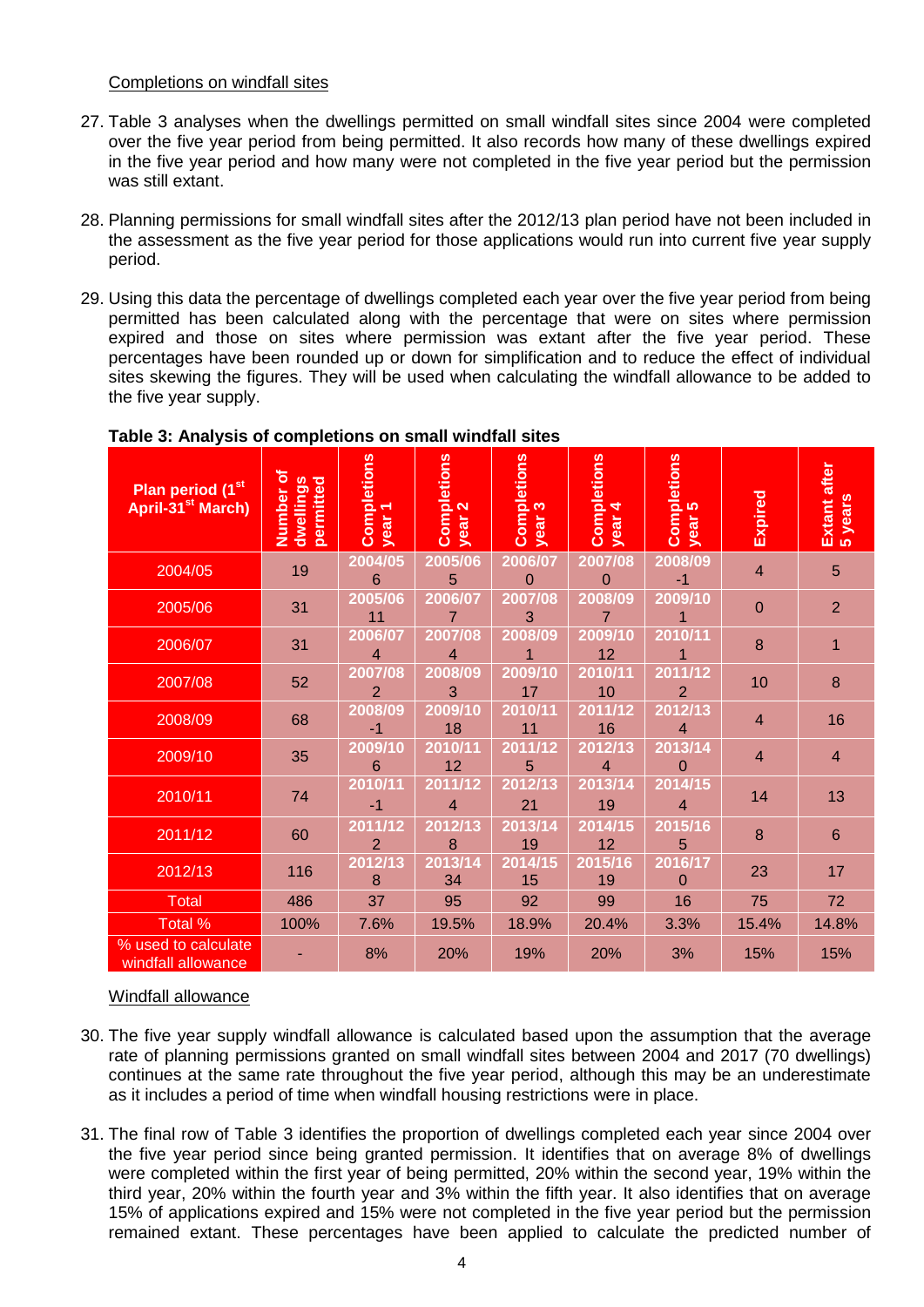dwellings that will be permitted and built on small windfall sites over the next five years, as set out in Table 4.

|                                                                |                                     |                                    |                                              | <b>Predictions</b>                      |                                    |                                    |                             |
|----------------------------------------------------------------|-------------------------------------|------------------------------------|----------------------------------------------|-----------------------------------------|------------------------------------|------------------------------------|-----------------------------|
| Plan period (1 <sup>st)</sup><br>April-31 <sup>st</sup> March) | Number of<br>permitted<br>dwellings | Completions<br>year 1<br>(2017/18) | <b>Completions</b><br>8/19)<br>year<br>(2018 | Completions<br>year 3<br>(2019/20)<br>S | Completions<br>year 4<br>(2020/21) | Completions<br>year 5<br>(2021/22) | completions<br><b>Total</b> |
| 2017/18                                                        | 70                                  | 6                                  | 14                                           | 13                                      | 14                                 | 2                                  | 49                          |
| 2018/19                                                        | 70                                  |                                    | 6                                            | 14                                      | 13                                 | 14                                 | 47                          |
| 2019/20                                                        | 70                                  |                                    |                                              | $6\phantom{1}6$                         | 14                                 | 13                                 | 33                          |
| 2020/21                                                        | 70                                  |                                    |                                              |                                         | $6\phantom{1}6$                    | 14                                 | 20                          |
| 2021/22                                                        | 70                                  |                                    |                                              |                                         |                                    | $6\phantom{1}6$                    | $6\phantom{1}6$             |
| <b>Total</b>                                                   | 350                                 | 6                                  | 20                                           | 33                                      | 47                                 | 49                                 | 155                         |

**Table 4: Predicted completions on small windfall sites over five year period 2017 - 2022**

- 32. Based on the assumption of 70 dwellings being permitted each year, Table 4 estimates that of those 70 dwellings permitted in 2017/18, 6 will be completed within the first year of being permitted (year 1), 14 will be completed in 2018/19 (year 2), 13 will be completed in 2019/20 (year 3), 14 will be completed in 2020/21 (year 4) and 2 will be completed in 2021/22 (year 5). This equates to 49 dwellings being completed in the five year period as it is assumed that 15% of the 70 dwellings will expire and 15% will not be completed within five years so are not included in the five year supply. The same approach has been applied to estimate how many dwellings permitted in the remainder of the five year period will be built by  $31<sup>st</sup>$  March 2022.
- 33. Over the five year period as a whole an additional **155 dwellings** are predicted to be completed on small windfall sites and will be included in the five year supply.

# **Total Five Year Housing Supply: 1 st April 2017 – 31st March 2022**

34. The table below shows that at April 2017 there was a total of 2,702 (net) deliverable dwellings which is an **8.6 year deliverable housing supply over the period 2017 – 2022** based on the annual requirement of 315 dwellings which includes a 5% buffer.

**Table 5: Five year supply summary**

| <b>Site Source</b>                                                                    | <b>Deliverable</b><br><b>Dwellings</b> |
|---------------------------------------------------------------------------------------|----------------------------------------|
| Allocated sites with planning permission                                              | 1,627                                  |
| Allocated sites without planning permission                                           | 299                                    |
| Windfall sites of 10 or more dwellings with planning permission                       | 391                                    |
| Windfall sites of less than 10 dwellings with planning permission (discounted by 30%) | 230                                    |
| <b>Windfall allowance</b>                                                             | 155                                    |
| <b>Total</b>                                                                          | 2.702                                  |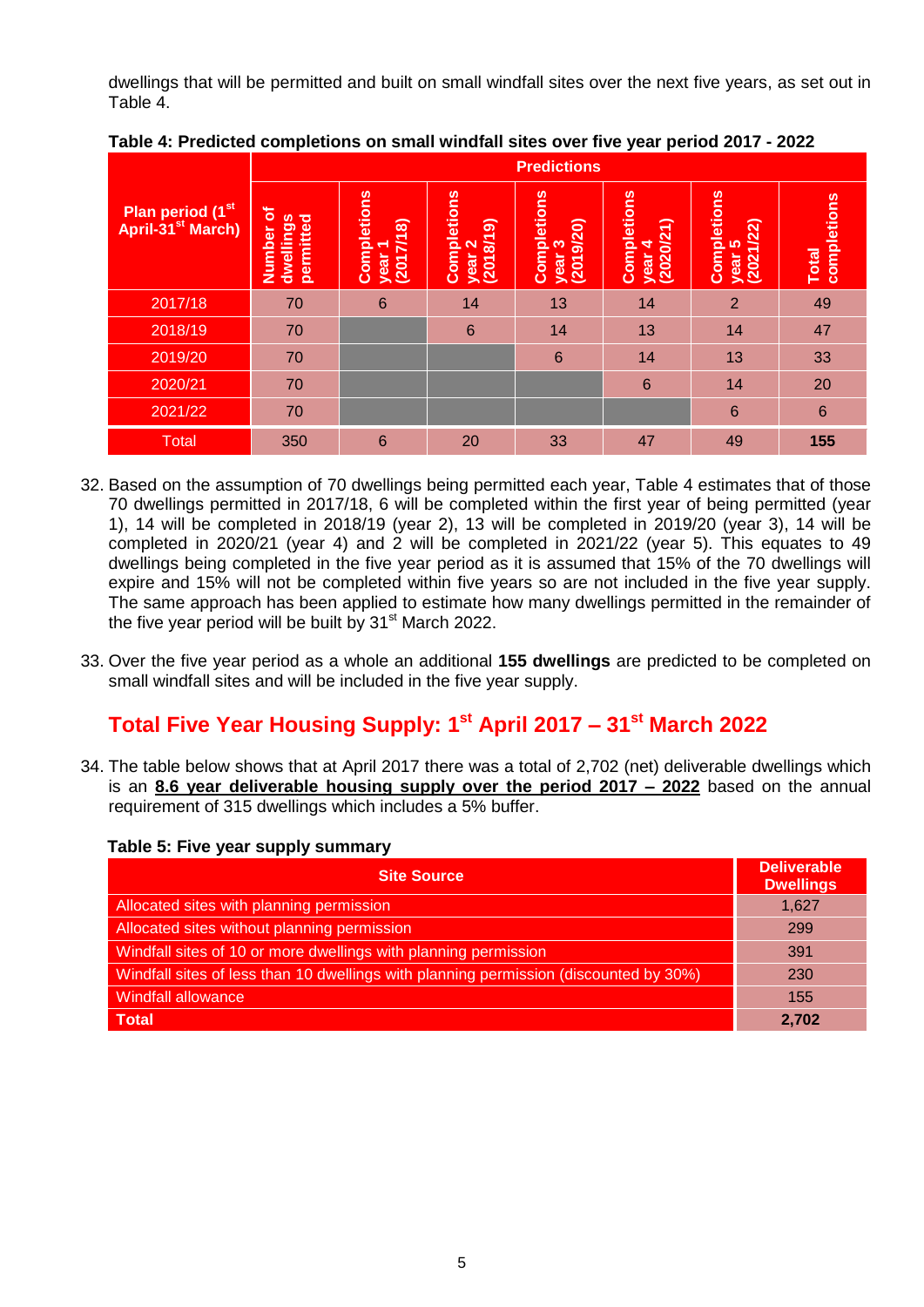## **APPENDIX 1**

## **Chorley Five Year Supply April 2017 – March 2022: Allocated Sites with Planning Permission**

| <b>Site Ref</b>         | <b>Address</b>                                                                     | <b>Application Number</b>                                                           | <b>Dwellings</b><br><b>Permitted</b> | <b>Dwellings</b><br><b>Completed</b> | <b>Dwellings</b><br><b>Completed</b><br>April 2016 -<br><b>March 2017</b> | <b>Dwellings</b><br>Left To Be<br><b>Built</b> | <b>Dwellings</b><br><b>Under</b><br><b>Construction</b><br>at April 2017 | <b>Deliverable</b><br><b>Dwellings</b><br>April 2017 -<br><b>March 2022</b><br>(Net) | <b>Comments</b>                                                                                                                                                                                                                                                                                                                                                                                                                                                                                                                                                                                                                                                                                                                                                                                                                                                                                                                                                                                                                                                                                                                                                                                                                                                                                                                                                                                                                                                                                                                                                                                                                                                                                                                                                                                                                                                                                                                                                                               |
|-------------------------|------------------------------------------------------------------------------------|-------------------------------------------------------------------------------------|--------------------------------------|--------------------------------------|---------------------------------------------------------------------------|------------------------------------------------|--------------------------------------------------------------------------|--------------------------------------------------------------------------------------|-----------------------------------------------------------------------------------------------------------------------------------------------------------------------------------------------------------------------------------------------------------------------------------------------------------------------------------------------------------------------------------------------------------------------------------------------------------------------------------------------------------------------------------------------------------------------------------------------------------------------------------------------------------------------------------------------------------------------------------------------------------------------------------------------------------------------------------------------------------------------------------------------------------------------------------------------------------------------------------------------------------------------------------------------------------------------------------------------------------------------------------------------------------------------------------------------------------------------------------------------------------------------------------------------------------------------------------------------------------------------------------------------------------------------------------------------------------------------------------------------------------------------------------------------------------------------------------------------------------------------------------------------------------------------------------------------------------------------------------------------------------------------------------------------------------------------------------------------------------------------------------------------------------------------------------------------------------------------------------------------|
| <b>Adlington</b>        |                                                                                    |                                                                                     |                                      |                                      |                                                                           |                                                |                                                                          |                                                                                      |                                                                                                                                                                                                                                                                                                                                                                                                                                                                                                                                                                                                                                                                                                                                                                                                                                                                                                                                                                                                                                                                                                                                                                                                                                                                                                                                                                                                                                                                                                                                                                                                                                                                                                                                                                                                                                                                                                                                                                                               |
| HS1.24                  | Land adjacent to<br><b>Bolton Road</b>                                             | 12/00741/OUTMAJ<br>15/00506/REMMAJ<br>16/00431/MNMA<br>16/01127/REM<br>16/01126/REM | 158                                  | 46                                   | 46                                                                        | 112                                            | 8                                                                        | 112                                                                                  | 112 dwellings left to be built at April 2017, 8 of which were under<br>construction. Assuming a completion rate of 30 dwellings per<br>annum, which is lower than this year's completion rate, it is<br>predicted that all of these dwellings will be completed in the five<br>year period.<br>Developer: Stewart Milne                                                                                                                                                                                                                                                                                                                                                                                                                                                                                                                                                                                                                                                                                                                                                                                                                                                                                                                                                                                                                                                                                                                                                                                                                                                                                                                                                                                                                                                                                                                                                                                                                                                                       |
| <b>Buckshaw Village</b> |                                                                                    |                                                                                     |                                      |                                      |                                                                           |                                                |                                                                          |                                                                                      |                                                                                                                                                                                                                                                                                                                                                                                                                                                                                                                                                                                                                                                                                                                                                                                                                                                                                                                                                                                                                                                                                                                                                                                                                                                                                                                                                                                                                                                                                                                                                                                                                                                                                                                                                                                                                                                                                                                                                                                               |
| HS1.21                  | Group 1 (parcels<br>without reserved<br>matters or full<br>planning<br>permission) | 08/00910/OUTMAJ                                                                     | 306<br>(estimated)                   | $\mathbf 0$                          | $\mathbf 0$                                                               | 306                                            | $\Omega$                                                                 | 306                                                                                  | 306 dwellings estimated on the remaining 5 parcels without<br>reserved matters or full planning permission, based on 35<br>dwellings per hectare. An email from Persimmon Homes<br>identifies the proposed number of dwellings and indicative start<br>dates for these remaining parcels. In total they are proposing<br>420 dwellings, however as reserved matters applications have<br>not yet been submitted the estimated figure of 35 dwellings per<br>hectare as used in the housing land availability will also be used<br>in the five year supply. A reserved matters planning application<br>for Parcels H1a and M1 is expected to be submitted within the<br>next month. 116 dwellings are estimated on these parcels (160<br>dwellings proposed by developer) and it is planned to start in<br>early 2018. A build out rate of 40 dwellings per annum is<br>proposed therefore the parcels would be completed in the five<br>year period and have been included in the five year supply.<br>Parcel H1b(i) is planned to start in 2018/19 and 84 dwellings are<br>estimated on this parcel (130 dwellings proposed by developer).<br>A build out rate of 40 dwellings per annum is proposed therefore<br>the parcel would be completed in the five year period and has<br>been included in the five year supply. Parcel H1b(ii) is planned to<br>start in 2018 and 94 dwellings are estimated on this parcel (120<br>dwellings proposed by developer). A build out rate of 70<br>dwellings per annum is proposed as the affordable dwellings will<br>be run as a separate site therefore the parcel would be<br>completed in the five year period and has been included in the<br>five year supply. Parcel H1d is expected to start in 2021 and 12<br>dwellings are estimated on this parcel (10 dwellings proposed by<br>developer) therefore it is likely to be completed in the five year<br>period and has been included in the five year supply.<br>Developer: Persimmon Homes |
|                         | Parcel H1A,<br>Group 1                                                             | 08/00910/OUTMAJ<br>13/01132/REMMAJ<br>14/01152/REM<br>14/01231/REMMAJ               | 93                                   | 75                                   | 33                                                                        | 18                                             | 14                                                                       | 18                                                                                   | 18 dwellings left to be built at April 2017, 14 of which were under<br>construction. It is predicted that all of these dwellings will be<br>completed in first year of the five year period.<br>Developer: Redrow Homes                                                                                                                                                                                                                                                                                                                                                                                                                                                                                                                                                                                                                                                                                                                                                                                                                                                                                                                                                                                                                                                                                                                                                                                                                                                                                                                                                                                                                                                                                                                                                                                                                                                                                                                                                                       |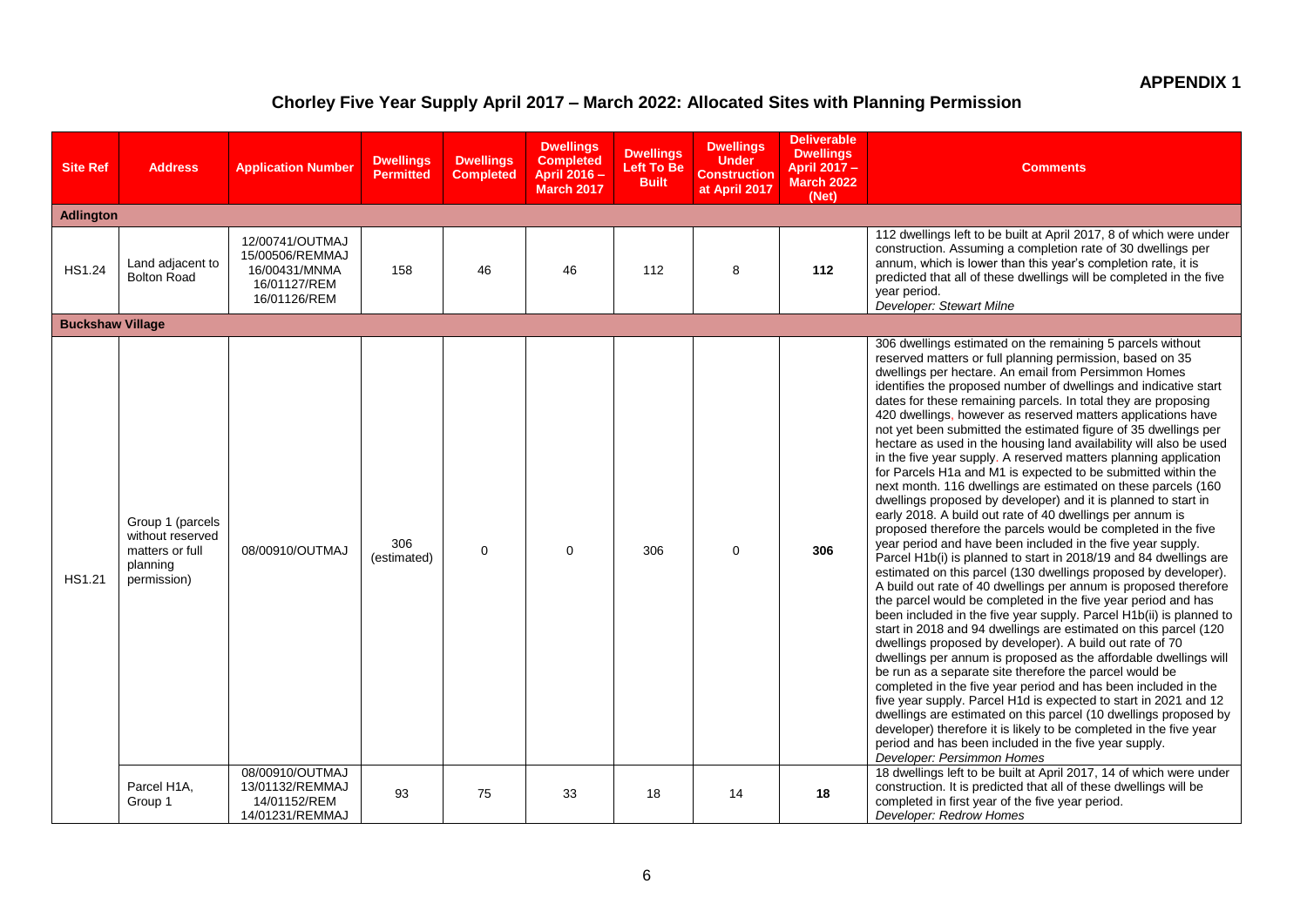| <b>Site Ref</b> | <b>Address</b>                                                                            | <b>Application Number</b>                                                                                                         | <b>Dwellings</b><br><b>Permitted</b> | <b>Dwellings</b><br><b>Completed</b> | <b>Dwellings</b><br><b>Completed</b><br>April 2016-<br><b>March 2017</b> | <b>Dwellings</b><br><b>Left To Be</b><br><b>Built</b> | <b>Dwellings</b><br><b>Under</b><br><b>Construction</b><br>at April 2017 | <b>Deliverable</b><br><b>Dwellings</b><br>April 2017 -<br><b>March 2022</b><br>(Net) | <b>Comments</b>                                                                                                                                                                                                                                                                                                                                                                                                                                   |
|-----------------|-------------------------------------------------------------------------------------------|-----------------------------------------------------------------------------------------------------------------------------------|--------------------------------------|--------------------------------------|--------------------------------------------------------------------------|-------------------------------------------------------|--------------------------------------------------------------------------|--------------------------------------------------------------------------------------|---------------------------------------------------------------------------------------------------------------------------------------------------------------------------------------------------------------------------------------------------------------------------------------------------------------------------------------------------------------------------------------------------------------------------------------------------|
|                 | Parcel H2.<br>Group 1                                                                     | 14/00635/REMMAJ<br>14/01232/REMMAJ<br>16/00046/REM<br>16/00110/REM                                                                | 58                                   | 37                                   | 26                                                                       | 21                                                    | 14                                                                       | 21                                                                                   | 21 dwellings left to be built at April 2017, 14 of which were under<br>construction. It is predicted that all of these dwellings will be<br>completed in the first year of the five year period.<br>Developer: Charles Church                                                                                                                                                                                                                     |
|                 | Parcel H1c,<br>Group 1                                                                    | 15/01037/REMMAJ<br>16/00999/REMMAJ                                                                                                | 166                                  | 28                                   | 28                                                                       | 138                                                   | 39                                                                       | 138                                                                                  | 138 dwellings left to be built at April 2017, 39 of which were<br>under construction. An email from the developer states that this<br>parcel is likely to be completed by 2020/21 therefore all<br>dwellings have been included in the five year supply.<br>Developer: Persimmon Homes                                                                                                                                                            |
| <b>HS1.22</b>   | Southern<br>Commercial<br><b>Quarter Central</b><br>Core                                  | 08/01100/REMMAJ<br>10/00334/FULMAJ<br>10/01052/REMMAJ<br>12/01001/REMMAJ                                                          | 83                                   | 52                                   | 17                                                                       | 31                                                    | $\Omega$                                                                 | 31                                                                                   | 31 dwellings left to be built at April 2017 (West Block), none of<br>which were under construction. It is predicted that all of these<br>dwellings will be completed in the early to middle years of the<br>five year period.<br>Developer: Eden Park Development Ltd                                                                                                                                                                             |
|                 | Parcel N &<br>Parcel WF                                                                   | 12/00463/REMMAJ<br>15/00675/FULMAJ                                                                                                | 94                                   | 73                                   | $\mathbf 0$                                                              | 21                                                    | 21                                                                       | 21                                                                                   | 21 dwellings left to be built at April 2017, all of which were under<br>construction. It is predicted that all of these dwellings will be<br>completed in the first year of the five year period.<br>Developer: Redrow Homes                                                                                                                                                                                                                      |
| <b>Chorley</b>  |                                                                                           |                                                                                                                                   |                                      |                                      |                                                                          |                                                       |                                                                          |                                                                                      |                                                                                                                                                                                                                                                                                                                                                                                                                                                   |
| <b>HS1.2</b>    | Vertex Training<br>And Conference<br>Centre (Duxbury<br>Park), Little Carr<br>Lane        | 08/01044/OUTMAJ<br>10/00888/OUTMAJ<br>10/00946/REMMAJ<br>11/00453/REMMAJ<br>12/00269/REMMAJ<br>12/00510/OUTMAJ<br>12/00842/FULMAJ | 126                                  | 125                                  | 2                                                                        | $\mathbf{1}$                                          | $\mathbf{1}$                                                             | $\mathbf{1}$                                                                         | 1 dwelling left to be built at April 2017, which was under<br>construction. It is predicted that this dwelling will be completed in<br>the first year of the five year period.<br>Developer: Arley Homes                                                                                                                                                                                                                                          |
|                 | Duxbury Park<br>Phase 2<br><b>Between Myles</b><br>Standish Way<br>And Duxbury<br>Gardens | 13/00178/FULMAJ<br>15/00482/FULMAJ                                                                                                | 68                                   | 15                                   | 15                                                                       | 53                                                    | 23                                                                       | 53                                                                                   | 53 dwellings left to be built at April 2017, 23 of which were under<br>construction. It is predicted that all of these dwellings will be<br>completed in the early to middle years of the five year period.<br>Developer: Rowland Homes                                                                                                                                                                                                           |
| <b>HS1.7</b>    | Talbot Mill.<br>Froom Street                                                              | 07/01426/FULMAJ<br>11/00875/FULMAJ                                                                                                | 149                                  | $\Omega$                             | $\Omega$                                                                 | 149                                                   | $\Omega$                                                                 | 120                                                                                  | Land remediation and contamination works started in 2015<br>however construction of the dwellings has not yet started. An<br>email from the applicant states that terms have been agreed with<br>a housebuilder and construction of the dwellings is expected to<br>start around April 2018. Assuming a completion rate of 30<br>dwellings per annum, 120 dwellings would be completed in the<br>five year period.<br>Developer: St Francis Group |
| <b>HS1.9</b>    | Chorley Rugby<br>Union.<br>Chancery Road                                                  | 13/00082/FULMAJ<br>14/00429/FULMAJ                                                                                                | 50                                   | 33                                   | 28                                                                       | 17                                                    | 10                                                                       | 17                                                                                   | 17 dwellings left to be built at April 2017, 10 of which were under<br>construction. It is predicted that all of these dwellings will be<br>completed in the first year of the five year period.<br>Developer: Persimmon Homes                                                                                                                                                                                                                    |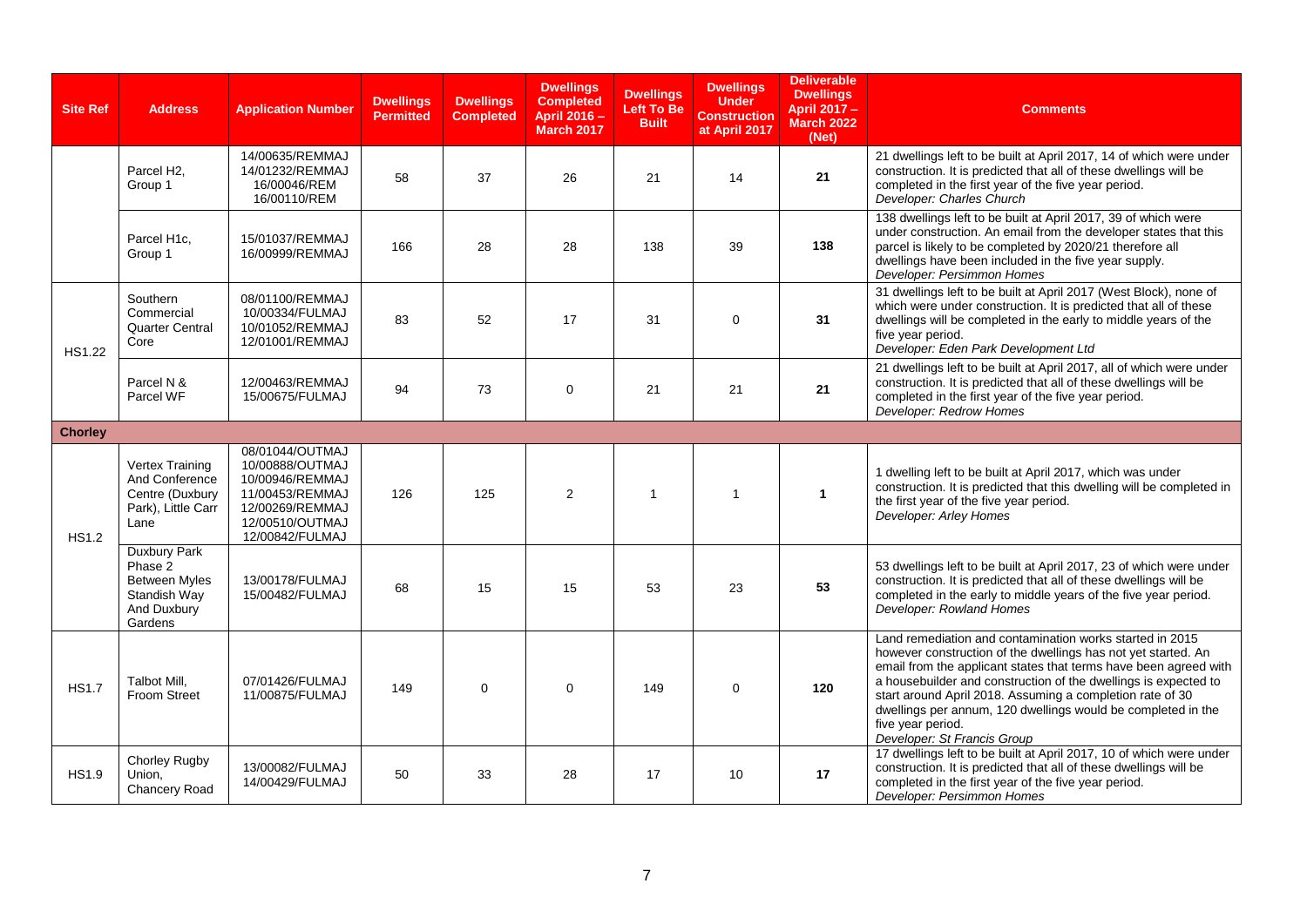| <b>Site Ref</b>         | <b>Address</b>                                                                                            | <b>Application Number</b>                                                                 | <b>Dwellings</b><br><b>Permitted</b> | <b>Dwellings</b><br><b>Completed</b> | <b>Dwellings</b><br><b>Completed</b><br>April 2016-<br><b>March 2017</b> | <b>Dwellings</b><br>Left To Be<br><b>Built</b> | <b>Dwellings</b><br><b>Under</b><br><b>Construction</b><br>at April 2017 | <b>Deliverable</b><br><b>Dwellings</b><br><b>April 2017 -</b><br><b>March 2022</b><br>(Net) | <b>Comments</b>                                                                                                                                                                                                                                                                                                                                                                                                                 |
|-------------------------|-----------------------------------------------------------------------------------------------------------|-------------------------------------------------------------------------------------------|--------------------------------------|--------------------------------------|--------------------------------------------------------------------------|------------------------------------------------|--------------------------------------------------------------------------|---------------------------------------------------------------------------------------------|---------------------------------------------------------------------------------------------------------------------------------------------------------------------------------------------------------------------------------------------------------------------------------------------------------------------------------------------------------------------------------------------------------------------------------|
| HS1.10                  | Grundy's Farm,<br><b>Clover Road</b>                                                                      | 16/00303/FULMAJ                                                                           | 27                                   | $\Omega$                             | $\mathbf 0$                                                              | 27                                             | $\Omega$                                                                 | 26                                                                                          | The site has planning permission for 27 dwellings but a dwelling<br>is to be demolished therefore the net number of dwellings is 26.<br>Site clearance works were underway in April 2017. An email<br>from the developer states that completion is expected in<br>February 2018.<br>Developer: Chorley Community Housing                                                                                                        |
| HS1.13                  | Site Of Former<br>Social and<br>Athletic Club,<br><b>Duke Street</b>                                      | 12/01247/FULMAJ                                                                           | 70                                   | 56                                   | 12                                                                       | 14                                             | 8                                                                        | 14                                                                                          | 14 dwellings left to be built at April 2017, 8 of which were under<br>construction. It is predicted that all of these dwellings will be<br>completed in the early years of the five year period.<br>Developer: Fellows Homes                                                                                                                                                                                                    |
| HS1.14                  | Land to the<br>north of Eldon<br>House, Brooke<br><b>Street</b>                                           | 11/00566/FULMAJ<br>14/00698/FUL                                                           | 15                                   | 14                                   | $\mathbf 0$                                                              | $\overline{1}$                                 | -1                                                                       | $\mathbf{1}$                                                                                | 1 dwelling left to be built at April 2017 which was under<br>construction. It is predicted that this dwelling will be completed in<br>the first year of the five year period.<br>Developer: Elmwood Construction LLP                                                                                                                                                                                                            |
|                         | W M Lawrence<br>And Sons.<br>Lyons Lane                                                                   | 12/00045/FULMAJ<br>16/00132/FULMAJ<br>16/00390/FUL                                        | 13                                   | $\Omega$                             | $\mathbf 0$                                                              | 13                                             | 13                                                                       | 13                                                                                          | 13 dwellings left to be built at April 2017, all of which were under<br>construction. It is predicted that all of these dwellings will be<br>completed in the first year of the five year period.<br>Developer: Elmwood Construction LLP                                                                                                                                                                                        |
| HS1.16                  | Former Initial<br>Textile Services.<br>Bounded By<br><b>Botany Brow</b><br>and Willow Road                | 11/00871/FULMAJ<br>12/01015/FULMAJ<br>13/00993/FULMAJ<br>14/01225/MNMA<br>15/00028/FUL    | 43                                   | 10                                   | 10                                                                       | 33                                             | $\mathbf 0$                                                              | 33                                                                                          | 33 dwellings left to be built at April 2017, none of which were<br>under construction. An email from the developer states that the<br>remaining dwellings will either commence at the end of this year<br>or following completion of another development at the end of<br>2018. In either case it is predicted that all of these dwellings will<br>be completed in the five year period.<br>Developer: Elmwood Construction LLP |
| <b>HS1.20</b>           | Land East of<br>Ackhurst Lodge,<br>Southport Road                                                         | 16/00857/FULMAJ                                                                           | 59                                   | $\mathbf 0$                          | 0                                                                        | 59                                             | $\Omega$                                                                 | 59                                                                                          | Development of the site had not started in April 2017 however an<br>application to discharge pre-commencement conditions is<br>currently under consideration. An email from the developer<br>states that completion is expected in early 2019.<br>Developer: Miller Homes                                                                                                                                                       |
|                         | <b>Clayton Brook/Green</b>                                                                                |                                                                                           |                                      |                                      |                                                                          |                                                |                                                                          |                                                                                             |                                                                                                                                                                                                                                                                                                                                                                                                                                 |
| HS1.30                  | Land north of<br>Swansey Lane<br>and bounded by<br>the Elms.<br>Swansey Lane                              | 14/00199/FULMAJ<br>16/00374/FULMAJ<br>16/01136/FUL                                        | 37                                   | $\mathbf 0$                          | $\mathbf 0$                                                              | 37                                             | 14                                                                       | 37                                                                                          | 37 dwellings left to be built at April 2017, 14 of which were under<br>construction. It is predicted that all of these dwellings will be<br>completed in the early to middle years of the five year period.<br>Developer: Fellows Homes Ltd                                                                                                                                                                                     |
| <b>Clayton-le-Woods</b> |                                                                                                           |                                                                                           |                                      |                                      |                                                                          |                                                |                                                                          |                                                                                             |                                                                                                                                                                                                                                                                                                                                                                                                                                 |
| <b>HS1.31</b>           | Land South Of<br>Cuerden Farm<br>And Woodcocks<br>Farm and Land<br>North Of Caton<br>Drive, Wigan<br>Road | 10/00414/OUTMAJ<br>11/01085/OUTMAJ<br>13/00138/REMMAJ<br>14/00730/REMMAJ<br>16/00202/MNMA | 294                                  | 216                                  | 59                                                                       | 78                                             | 47                                                                       | 78                                                                                          | 78 dwellings left to be built at April 2017, 47 of which were under<br>construction. It is predicted that all of the dwellings will be<br>completed in the early to middle years of the five year period.<br>Developer: David Wilson Homes and Taylor Wimpey                                                                                                                                                                    |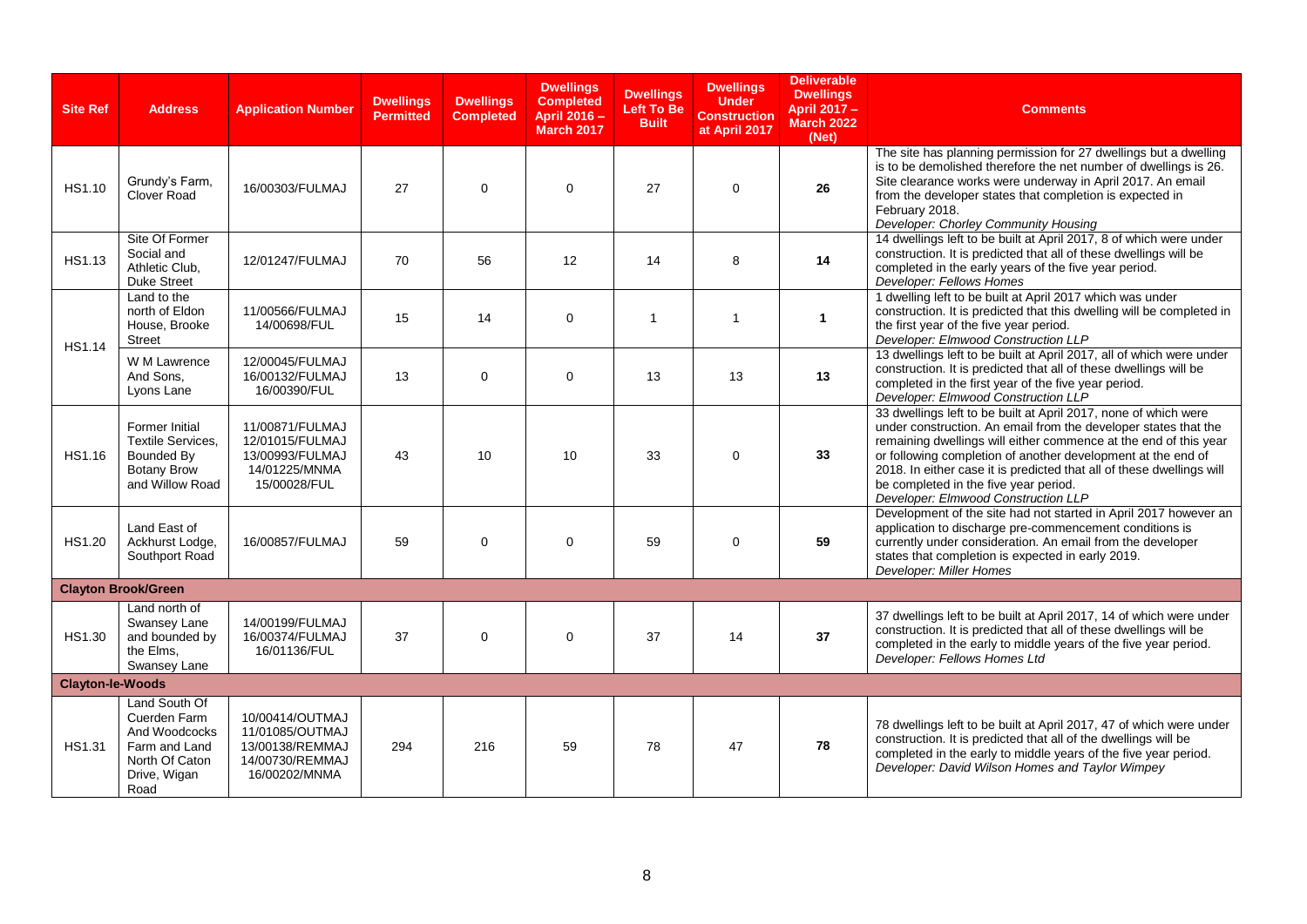| <b>Site Ref</b>         | <b>Address</b>                                                                    | <b>Application Number</b>                                                                                                                   | <b>Dwellings</b><br><b>Permitted</b> | <b>Dwellings</b><br><b>Completed</b> | <b>Dwellings</b><br><b>Completed</b><br>April 2016-<br><b>March 2017</b> | <b>Dwellings</b><br><b>Left To Be</b><br><b>Built</b> | <b>Dwellings</b><br><b>Under</b><br><b>Construction</b><br>at April 2017 | <b>Deliverable</b><br><b>Dwellings</b><br>April 2017 -<br><b>March 2022</b><br>(Net) | <b>Comments</b>                                                                                                                                                                                                                                                                                                                                                                                                                                                                                                                      |
|-------------------------|-----------------------------------------------------------------------------------|---------------------------------------------------------------------------------------------------------------------------------------------|--------------------------------------|--------------------------------------|--------------------------------------------------------------------------|-------------------------------------------------------|--------------------------------------------------------------------------|--------------------------------------------------------------------------------------|--------------------------------------------------------------------------------------------------------------------------------------------------------------------------------------------------------------------------------------------------------------------------------------------------------------------------------------------------------------------------------------------------------------------------------------------------------------------------------------------------------------------------------------|
|                         | Land north of<br>Lancaster Lane<br>and bounded by<br>Wigan Road and<br>Shady Lane | 12/00941/OUTMAJ<br>13/00803/OUTMAJ<br>13/00822/REMMAJ<br>14/00541/REM<br>14/00867/REM<br>14/01003/REMMAJ<br>15/00664/REMMAJ<br>16/00469/REM | 160                                  | 47                                   | 28                                                                       | 113                                                   | 48                                                                       | 113                                                                                  | 113 dwellings left to be built at April 2017, 48 of which were<br>under construction. Assuming a completion rate of 30 dwellings<br>per annum, all of the dwellings would be completed in the five<br>vear period.<br>Developer: Redrow Homes                                                                                                                                                                                                                                                                                        |
|                         | Land north of<br>Lancaster Lane<br>and bounded by<br>Wigan Road and<br>Shady Lane | 14/00951/OUTMAJ                                                                                                                             | 220                                  | $\Omega$                             | $\Omega$                                                                 | 220                                                   | $\Omega$                                                                 | 153                                                                                  | A reserved matters planning application is expected to be<br>submitted within the next few weeks. An email from the<br>developer states that a start on site is planned to commence in<br>October 2017 with construction of the dwellings planned to start<br>in January 2018. A build out rate of 36 dwellings per annum is<br>proposed. It is therefore predicted that 153 dwellings will be<br>completed in the five year period (36 x 4.25 years). The site is<br>expected to be completed by January 2024.<br>Developer: Lovell |
| <b>Coppull</b>          |                                                                                   |                                                                                                                                             |                                      |                                      |                                                                          |                                                       |                                                                          |                                                                                      |                                                                                                                                                                                                                                                                                                                                                                                                                                                                                                                                      |
| HS1.33                  | Former Discover<br>Leisure Site.<br>Chapel Lane                                   | 13/00560/FULMAJ<br>14/01273/FULMAJ                                                                                                          | 117                                  | 111                                  | 46                                                                       | 6                                                     | 6                                                                        | $\bf 6$                                                                              | 6 dwellings left to be built at April 2017, all of which were under<br>construction. It is predicted that all of these dwellings will be<br>completed in the first year of the five year period.<br>Developer: Seddon Homes                                                                                                                                                                                                                                                                                                          |
| <b>Eccleston</b>        |                                                                                   |                                                                                                                                             |                                      |                                      |                                                                          |                                                       |                                                                          |                                                                                      |                                                                                                                                                                                                                                                                                                                                                                                                                                                                                                                                      |
| <b>HS1.49</b>           | Land adjacent<br>75 Towngate                                                      | 15/01246/FUL<br>16/01191/FUL                                                                                                                | $\overline{7}$                       | $\Omega$                             | $\Omega$                                                                 | $\overline{7}$                                        | $\overline{2}$                                                           | $\overline{7}$                                                                       | 7 dwellings left to be built at April 2017, 2 of which were under<br>construction. It is predicted that all of these dwellings will be<br>completed in the early years of the five year period.<br>Developer: Westchurch Homes                                                                                                                                                                                                                                                                                                       |
| <b>Euxton</b>           |                                                                                   |                                                                                                                                             |                                      |                                      |                                                                          |                                                       |                                                                          |                                                                                      |                                                                                                                                                                                                                                                                                                                                                                                                                                                                                                                                      |
| HS1.39                  | Land at<br><b>Sylvesters Farm</b><br>(surrounding 89<br>Euxton Lane)              | 16/00380/OUTMAJ                                                                                                                             | 170                                  | $\Omega$                             | $\Omega$                                                                 | 170                                                   | $\Omega$                                                                 | 140                                                                                  | A reserved matters planning application is currently under<br>consideration for 140 dwellings. An email from Rowland Homes<br>states that subject to the application being approved in August<br>they expect to make a start in September and expect that the<br>development would take approximately 4 years to complete. It<br>would therefore be completed in the five year period. The<br>deliverable number of dwellings has been reduced to 140 to<br>reflect the new application.<br>Developer: Rowland Homes                 |
| <b>HS1.41</b>           | 37 - 41 Wigan<br>Road                                                             | 07/00974/OUT<br>08/01052/OUTMAJ<br>10/00573/FUL<br>10/00398/REM<br>11/00874/FUL                                                             | 12                                   | 9                                    | $\mathbf{1}$                                                             | 3                                                     | 2                                                                        | $\mathbf{3}$                                                                         | 3 dwellings left to be built at April 2017, 2 of which were under<br>construction. It is predicted that all of these dwellings will be<br>completed in the early years of the five year period.<br>Developer: W Marsden & Sons                                                                                                                                                                                                                                                                                                       |
| <b>Whittle-le-Woods</b> |                                                                                   |                                                                                                                                             |                                      |                                      |                                                                          |                                                       |                                                                          |                                                                                      |                                                                                                                                                                                                                                                                                                                                                                                                                                                                                                                                      |
| <b>HS1.43A</b>          | Land West of<br>Lucas Lane                                                        | 11/00992/OUTMAJ<br>12/01244/REMMAJ<br>14/00563/REMMAJ<br>15/00520/REM                                                                       | 122                                  | 99                                   | 18                                                                       | 23                                                    | 16                                                                       | 23                                                                                   | 23 dwellings left to be built at April 2017, 16 of which were under<br>construction. It is predicted that all of these dwellings will be<br>completed in the early years of the five year period.<br>Developer: Redrow Homes                                                                                                                                                                                                                                                                                                         |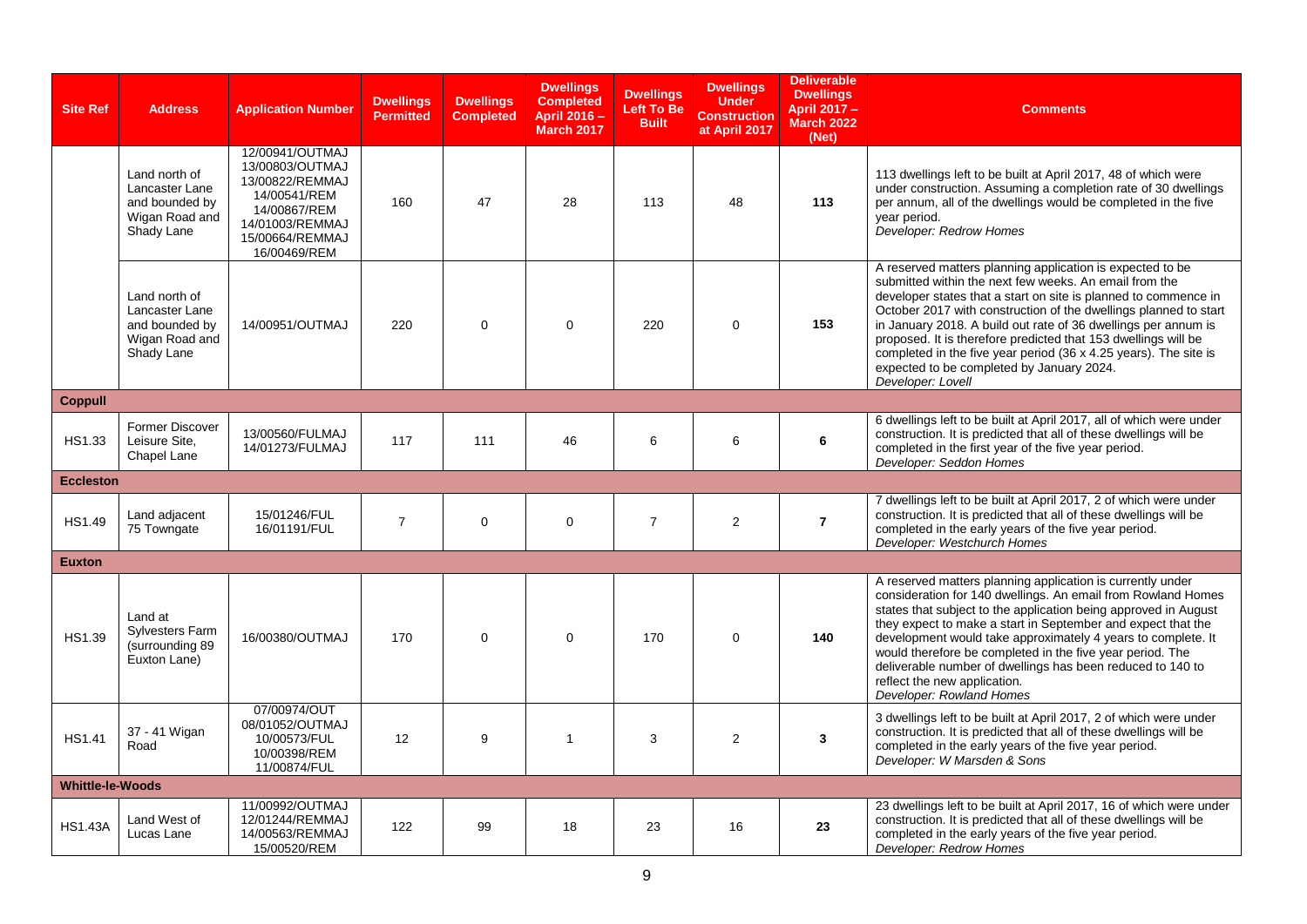| <b>Site Ref</b> | <b>Address</b>                                     | <b>Application Number</b>          | <b>Dwellings</b><br><b>Permitted</b> | <b>Dwellings</b><br><b>Completed</b> | <b>Dwellings</b><br><b>Completed</b><br>April 2016-<br><b>March 2017</b> | <b>Dwellings</b><br>Left To Be<br><b>Built</b> | <b>Dwellings</b><br><b>Under</b><br><b>Construction</b><br>at April 2017 | <b>Deliverable</b><br><b>Dwellings</b><br>April 2017 -<br><b>March 2022</b><br>(Net) | <b>Comments</b>                                                                                                                                                                                                                                                                                                                                                                                           |
|-----------------|----------------------------------------------------|------------------------------------|--------------------------------------|--------------------------------------|--------------------------------------------------------------------------|------------------------------------------------|--------------------------------------------------------------------------|--------------------------------------------------------------------------------------|-----------------------------------------------------------------------------------------------------------------------------------------------------------------------------------------------------------------------------------------------------------------------------------------------------------------------------------------------------------------------------------------------------------|
| <b>HS1.43C</b>  | Land west of<br>Leatherlands<br>Farm, Moss<br>Lane | 14/00900/OUTMAJ<br>16/00247/FULMAJ | 34                                   | $\Omega$                             | 0                                                                        | 34                                             | $\Omega$                                                                 | 34                                                                                   | Development of the site had not started in April 2017 however a<br>planning application to discharge pre-commencement conditions<br>is currently under consideration. It is therefore predicted that all<br>the dwellings will be completed in the middle and later years of<br>the five year period.<br>Developer: Morris Homes                                                                          |
|                 | Leatherlands<br>Farm, Moss<br>Lane                 | 16/00509/FULMAJ                    | 45                                   | $\Omega$                             | 0                                                                        | 45                                             | O                                                                        | 45                                                                                   | Development of the site had not started in April 2017 however<br>several planning applications to discharge pre-commencement<br>conditions have been approved. It is therefore predicted that all<br>of the dwellings will be completed in the middle and later years<br>of the five year period.<br>Developer: Wainhomes                                                                                 |
| HS1.44          | Land on Bank of<br>Quarry Hill, Hill<br>Top Lane   | 14/00849/FUL<br>16/00138/FUL       | 8                                    |                                      | $\boldsymbol{\Delta}$                                                    | 4                                              |                                                                          | 4                                                                                    | 4 dwellings left to be built at April 2017, all of which were under<br>construction. It is predicted that all of these dwellings will be<br>completed in the first year of the five year period.<br>Developer: Fellows Homes Ltd                                                                                                                                                                          |
| HS1.53          | Little Quarry, Hill<br>Top Lane                    | 12/01134/OUTMAJ                    | 85                                   | $\Omega$                             | $\Omega$                                                                 | 85                                             | 0                                                                        | $\mathbf 0$                                                                          | A reserved matters planning application is currently under<br>consideration. However there is uncertainty about the<br>deliverability of this site due to issues relating to filling works<br>required and associated permission required from Lancashire<br>County Council for waste operations. It has therefor e not been<br>included in the five year supply.<br>Developer: Ruttle Plant Holdings Ltd |
|                 | <b>TOTAL</b>                                       |                                    |                                      | 1,050                                | 373                                                                      | 1,839                                          | 291                                                                      | 1,627                                                                                |                                                                                                                                                                                                                                                                                                                                                                                                           |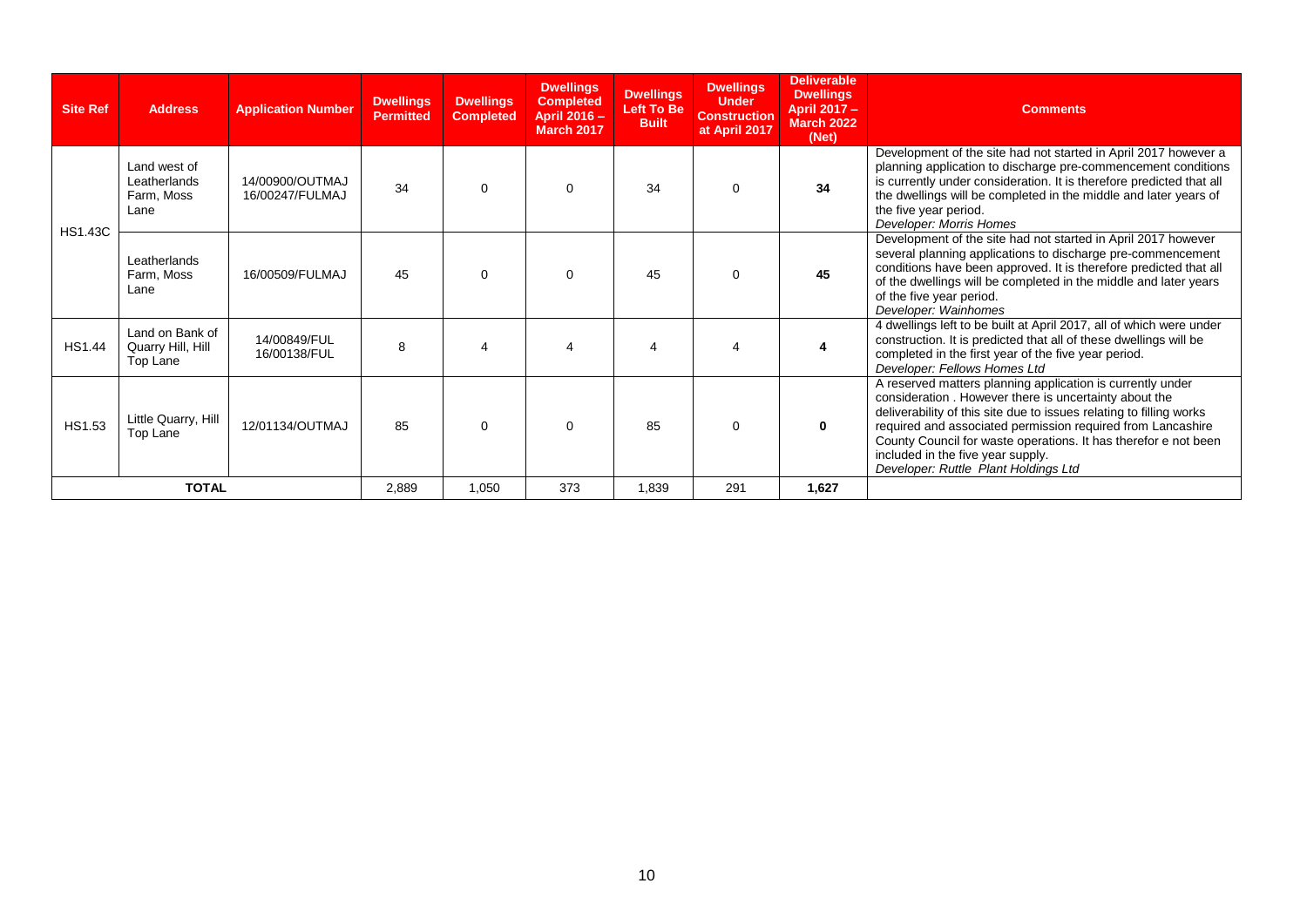## **APPENDIX 2**

# **Chorley Five Year Supply April 2017 – March 2022: Allocated Sites without Planning Permission**

| <b>Site Ref</b>         | <b>Address</b>                                       | <b>Dwellings</b><br><b>Allocated</b><br>in Local<br>Plan | <b>Deliverable</b><br><b>Dwellings</b><br>April 2017 -<br><b>March 2022</b><br>(Net) | <b>Comments</b>                                                                                                                                                                                                                                                                                                                                                                                                                                                                                                                                       |
|-------------------------|------------------------------------------------------|----------------------------------------------------------|--------------------------------------------------------------------------------------|-------------------------------------------------------------------------------------------------------------------------------------------------------------------------------------------------------------------------------------------------------------------------------------------------------------------------------------------------------------------------------------------------------------------------------------------------------------------------------------------------------------------------------------------------------|
| <b>Adlington</b>        |                                                      |                                                          |                                                                                      |                                                                                                                                                                                                                                                                                                                                                                                                                                                                                                                                                       |
| HS1.26                  | Fairport, Market Place                               | 31                                                       | 0                                                                                    | No evidence that the site will come forward in the five year<br>period.                                                                                                                                                                                                                                                                                                                                                                                                                                                                               |
| <b>Chorley</b>          |                                                      |                                                          |                                                                                      |                                                                                                                                                                                                                                                                                                                                                                                                                                                                                                                                                       |
| <b>HS1.1</b>            | Eaves Green, off Lower Burgh<br>Lane                 | 320                                                      | 120                                                                                  | The site was allocated for 419 dwellings but 99 have been<br>built.3 full planning applications are currently under<br>consideration on part of the site, amounting to a maximum of<br>301 dwellings. The applications are recommended to be<br>approved subject to a s106 agreement which is currently being<br>drawn up. It is estimated that development could start on-site in<br>year 2 of the five year period. Assuming a completion rate of 30<br>dwellings per annum, 120 dwellings are expected to be<br>completed in the five year period. |
| <b>HS1.5</b>            | Cowling Farm                                         | 158                                                      | 0                                                                                    | The Council are preparing a joint masterplan with the HCA and<br>a land exchange is currently taking place. No evidence that the<br>housing allocation will come forward in the five year period.                                                                                                                                                                                                                                                                                                                                                     |
| <b>HS1.8</b>            | Botany Bay/Great Knowley                             | 200                                                      | 90                                                                                   | The Council have worked with the landowners to develop a<br>masterplan for the site. An outline planning application is<br>expected to be submitted in the next few months. It is predicted<br>that development could commence in year 3 of the five year<br>period following approval of reserved matters. Assuming a<br>completion rate of 30 dwellings per annum this would result in<br>90 dwellings being completed in the five year period.                                                                                                     |
| HS1.17                  | Cabbage Hall Fields                                  | 11                                                       | 0                                                                                    | No evidence that the site will come forward in the five year<br>period.                                                                                                                                                                                                                                                                                                                                                                                                                                                                               |
| <b>HS1.18</b>           | Rydal House, Chorley Hall<br>Road                    | 26                                                       | 14                                                                                   | A planning application is currently under consideration for 14<br>dwellings on part of the site. It is predicted that these dwellings<br>will be approved and completed in the five year period.                                                                                                                                                                                                                                                                                                                                                      |
| HS1.19                  | Land adjacent to Northgate                           | 21                                                       | $\mathbf 0$                                                                          | No evidence that the site will come forward in the five year<br>period.                                                                                                                                                                                                                                                                                                                                                                                                                                                                               |
|                         | <b>Clayton Brook/Green</b>                           |                                                          |                                                                                      |                                                                                                                                                                                                                                                                                                                                                                                                                                                                                                                                                       |
| HS1.29                  | Westwood Road                                        | 23                                                       | 0                                                                                    | No evidence that the site will come forward in the five year<br>period.                                                                                                                                                                                                                                                                                                                                                                                                                                                                               |
| <b>Coppull</b>          |                                                      |                                                          |                                                                                      |                                                                                                                                                                                                                                                                                                                                                                                                                                                                                                                                                       |
| HS1.34                  | <b>Regent Street</b>                                 | 22                                                       | 0                                                                                    | No evidence that the site will come forward in the five year<br>period.                                                                                                                                                                                                                                                                                                                                                                                                                                                                               |
| HS1.36                  | Coppull Enterprise Centre, Mill<br>Lane              | 49                                                       | 75                                                                                   | A planning application is currently under consideration for the<br>development of 75 dwellings on the site. It is expected to be<br>approved subject to a s106 agreement being agreed. The<br>developer has indicated that development will commence by the<br>end of the year subject to the planning application being<br>approved. It is predicted that all of these dwellings will be<br>completed in the five year period.                                                                                                                       |
| HS1.38                  | <b>Mountain Road</b>                                 | 22                                                       | 0                                                                                    | No evidence that the site will come forward in the five year<br>period.                                                                                                                                                                                                                                                                                                                                                                                                                                                                               |
| <b>Euxton</b>           |                                                      |                                                          |                                                                                      |                                                                                                                                                                                                                                                                                                                                                                                                                                                                                                                                                       |
| HS1.40                  | Land at end of Dunrobin Drive                        | 36                                                       | $\mathbf 0$                                                                          | No evidence that the site will come forward in the five year<br>period.                                                                                                                                                                                                                                                                                                                                                                                                                                                                               |
| HS1.42                  | Land at Greenside                                    | 17                                                       | 0                                                                                    | No evidence that the site will come forward in the five year<br>period.                                                                                                                                                                                                                                                                                                                                                                                                                                                                               |
| <b>Whittle-le-Woods</b> |                                                      |                                                          |                                                                                      |                                                                                                                                                                                                                                                                                                                                                                                                                                                                                                                                                       |
| <b>HS1.43B</b>          | Land East of Lucas Lane                              | 107                                                      | 0                                                                                    | No evidence that the site will come forward in the five year<br>period. A planning application was submitted in 2013 but there<br>are issues with viability and the application has not progressed.                                                                                                                                                                                                                                                                                                                                                   |
|                         | <b>Rural Local Service Centres and Other Places</b>  |                                                          |                                                                                      |                                                                                                                                                                                                                                                                                                                                                                                                                                                                                                                                                       |
| HS1.46                  | Land at Drinkwater Farm,<br>Windsor Drive, Brinscall | 10                                                       | $\pmb{0}$                                                                            | No evidence that the site will come forward in the five year<br>period.                                                                                                                                                                                                                                                                                                                                                                                                                                                                               |
| HS1.52                  | Pole Green Nurseries,<br>Charnock Richard            | 29                                                       | 0                                                                                    | No evidence that the site will come forward in the five year<br>period. A previous planning permission on the site expired in<br>2014.                                                                                                                                                                                                                                                                                                                                                                                                                |
|                         | <b>TOTAL</b>                                         | 1,082                                                    | 299                                                                                  |                                                                                                                                                                                                                                                                                                                                                                                                                                                                                                                                                       |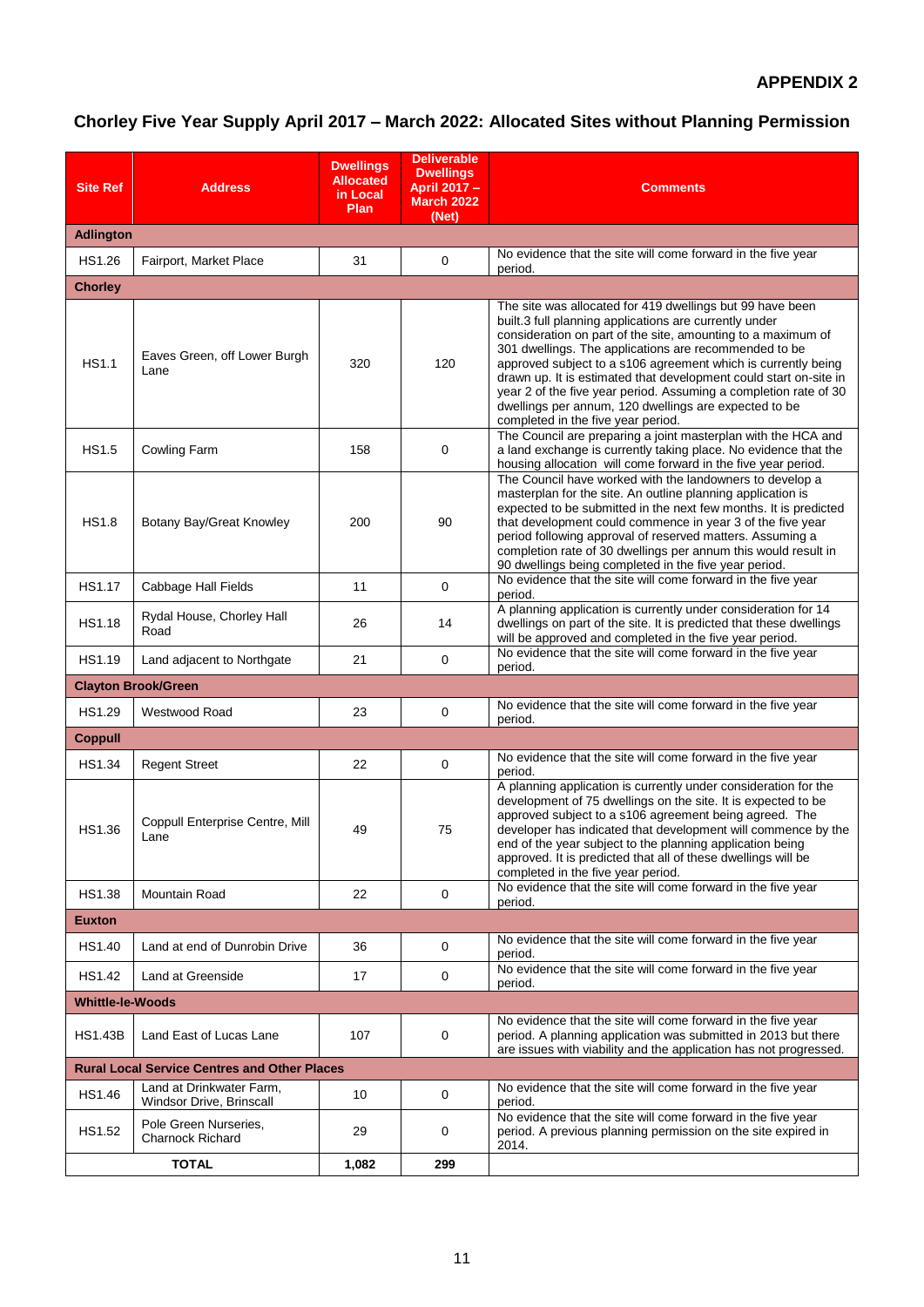## **Chorley Five Year Supply April 2017 – March 2022: Windfall Sites**

## Sites of 10 or more dwellings with planning permission

| <b>Site Ref</b>  | <b>Address</b>                                     | <b>Application Number</b>                             | <b>Dwellings</b><br><b>Permitted</b> | <b>Dwellings</b><br><b>Completed</b> | <b>Dwellings</b><br><b>Completed</b><br>April 2016 -<br><b>March 2017</b> | <b>Dwellings</b><br>Left To Be<br><b>Built</b> | <b>Dwellings</b><br><b>Under</b><br><b>Construction</b><br>at April 2017 | <b>Deliverable</b><br><b>Dwellings</b><br>April 2017 -<br><b>March 2022</b><br>(Net) | <b>Comments</b>                                                                                                                                                                                                                                                                                                                                                                                                                                                                                                                                                                                                                              |
|------------------|----------------------------------------------------|-------------------------------------------------------|--------------------------------------|--------------------------------------|---------------------------------------------------------------------------|------------------------------------------------|--------------------------------------------------------------------------|--------------------------------------------------------------------------------------|----------------------------------------------------------------------------------------------------------------------------------------------------------------------------------------------------------------------------------------------------------------------------------------------------------------------------------------------------------------------------------------------------------------------------------------------------------------------------------------------------------------------------------------------------------------------------------------------------------------------------------------------|
| <b>Adlington</b> |                                                    |                                                       |                                      |                                      |                                                                           |                                                |                                                                          |                                                                                      |                                                                                                                                                                                                                                                                                                                                                                                                                                                                                                                                                                                                                                              |
| 2642             | White Bear<br>Marina, Park<br>Road                 | 10/00812/FULMAJ                                       | 48                                   | 26                                   | $\mathbf 0$                                                               | 22                                             | $\Omega$                                                                 | $\mathbf 0$                                                                          | This permission relates to the change of use of 48 leisure<br>moorings to residential moorings. 26 moorings had become<br>residential by April 2017. There is uncertainty over the<br>deliverability of the remaining moorings therefore they have<br>not been included in the five year supply.<br>Developer: British Waterways Marinas Ltd                                                                                                                                                                                                                                                                                                 |
| <b>Chorley</b>   |                                                    |                                                       |                                      |                                      |                                                                           |                                                |                                                                          |                                                                                      |                                                                                                                                                                                                                                                                                                                                                                                                                                                                                                                                                                                                                                              |
| 2502             | Hospital car park,<br>Preston Road                 | 09/00033/OUTMAJ<br>13/00076/OUTMAJ<br>16/00236/OUTMAJ | 28                                   | $\mathbf 0$                          | $\mathbf 0$                                                               | 28                                             | $\mathbf 0$                                                              | $\mathbf 0$                                                                          | The site has outline planning permission for 28 dwellings. It<br>also has temporary planning permission for use a hospital car<br>park until July 2019 therefore redevelopment of the site is<br>unlikely until after this date. The outline planning permission<br>has been renewed several times as well as the temporary<br>planning permission for use as a car park. Given the<br>uncertainty regarding the delivery of this site it has not been<br>included in the five year supply.<br>Developer: W Marsden & Sons                                                                                                                   |
| 2613             | The Eagle and<br>Child Hotel, 20<br>Pall Mall      | 08/00111/FULMAJ<br>14/01079/FULMAJ<br>15/00369/FUL    | 14                                   | $\Omega$                             | $\mathbf 0$                                                               | 14                                             | $\mathbf 0$                                                              | 14                                                                                   | Development of the site had not started in April 2017. An email<br>from the developer states that they are hoping to commence<br>this site by the end of 2017 with completion expected by the<br>end of 2018. However there are still some highways issues<br>that need resolving, if these are not resolved by the end of the<br>year this site will be put on hold and another site will be<br>developed instead. This site would then commence following<br>completion of the other site. In either case it is predicted that<br>all of these dwellings will be completed in the five year period.<br>Developer: Elmwood Construction LLP |
| 3093             | Shaftesbury<br>House, Stratford<br>Road            | 15/00361/FULMAJ                                       | 13                                   | 5                                    | 5                                                                         | 8                                              | 8                                                                        | 8                                                                                    | 8 dwellings left to be built at April 2017, all of which were under<br>construction. It is predicted that all of these dwellings will be<br>completed in the five year period.<br>Developer: Mr Edward Barnard                                                                                                                                                                                                                                                                                                                                                                                                                               |
| 3125             | Land 200m North<br>of Derian House,<br>Euxton Lane | 15/00224/OUTMAJ                                       | 125                                  | $\Omega$                             | $\mathbf 0$                                                               | 125                                            | $\Omega$                                                                 | 90                                                                                   | The site has outline planning permission for 125 dwellings. A<br>reserved matters application has been approved for the<br>employment part of the development. A reserved matters<br>application for the residential part of the development is<br>expected in the next year. Subject to the reserved matters<br>application being approved, construction of the dwellings could<br>realistically start in year 3 of the five year period. Assuming a<br>completion rate of 30 dwellings per annum, the deliverable<br>number of dwellings for this site in the five year period is 90.<br>Developer: Euxton Lane Developments               |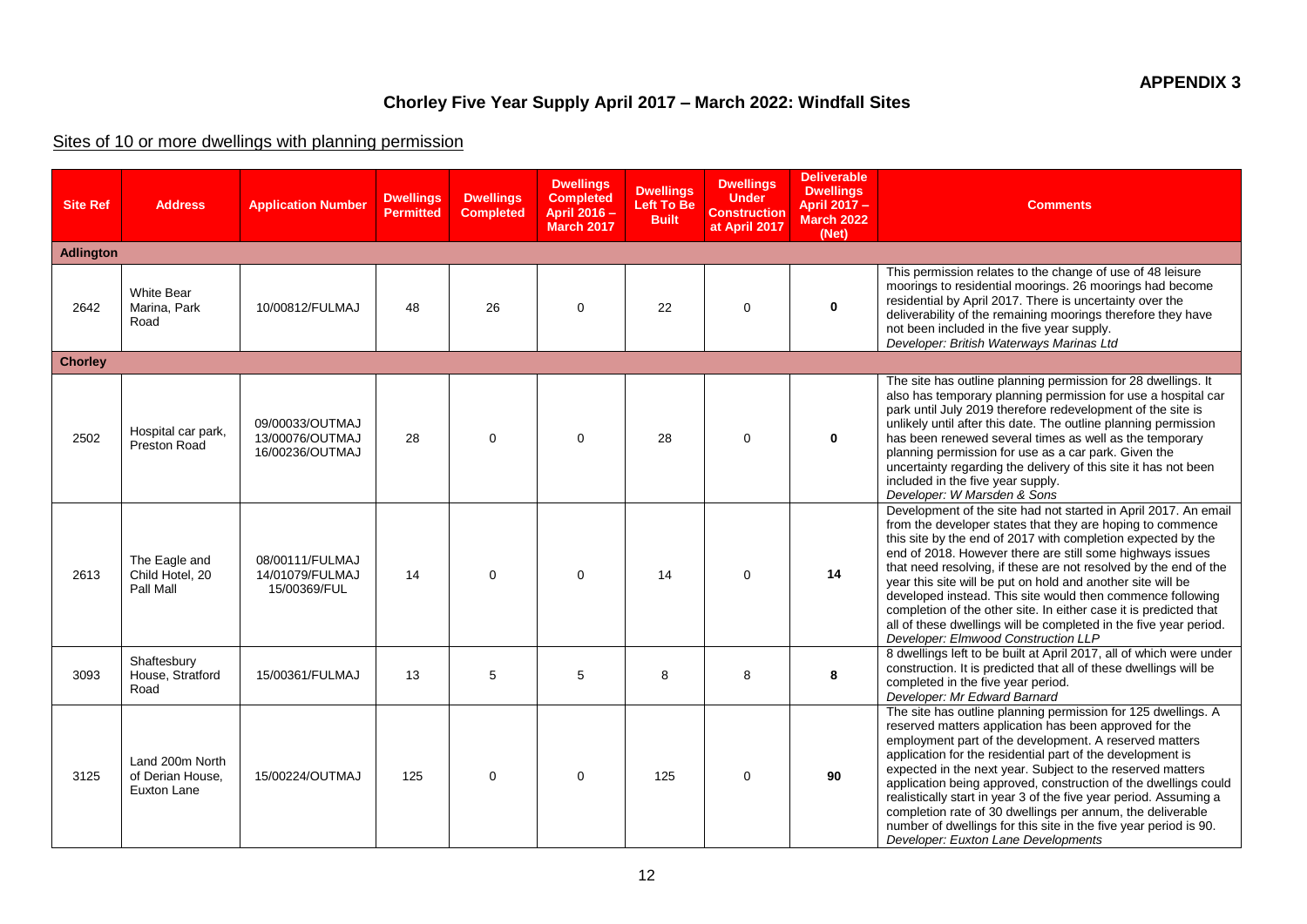| <b>Site Ref</b>    | <b>Address</b>                                                                  | <b>Application Number</b>                             | <b>Dwellings</b><br><b>Permitted</b> | <b>Dwellings</b><br><b>Completed</b> | <b>Dwellings</b><br><b>Completed</b><br>April 2016-<br><b>March 2017</b> | <b>Dwellings</b><br><b>Left To Be</b><br><b>Built</b> | <b>Dwellings</b><br><b>Under</b><br>Construction<br>at April 2017 | <b>Deliverable</b><br><b>Dwellings</b><br>April 2017 -<br><b>March 2022</b><br>(Net) | <b>Comments</b>                                                                                                                                                                                                                                                                                                   |
|--------------------|---------------------------------------------------------------------------------|-------------------------------------------------------|--------------------------------------|--------------------------------------|--------------------------------------------------------------------------|-------------------------------------------------------|-------------------------------------------------------------------|--------------------------------------------------------------------------------------|-------------------------------------------------------------------------------------------------------------------------------------------------------------------------------------------------------------------------------------------------------------------------------------------------------------------|
| 3138               | Gillibrand Arms,<br>Collingwood Road                                            | 14/01214/FULMAJ                                       | 22                                   | $\mathbf 0$                          | $\mathbf 0$                                                              | 22                                                    | $\Omega$                                                          | 22                                                                                   | Development of the site had not started in April 2017. An email<br>from the developer states that these dwellings are expected to<br>be completed by March 2018.<br>Developer: Chorley Community Housing                                                                                                          |
| 3139               | Brock Mill, Brock<br>Road                                                       | 15/00686/FULMAJ                                       | 12                                   | $\mathbf 0$                          | $\mathbf 0$                                                              | 12                                                    | $\mathbf 0$                                                       | 12                                                                                   | Development of the site had not started in April 2017. The<br>developer advises that these dwellings are expected to be<br>completed by February 2018.<br>Developer: Progress Housing Group                                                                                                                       |
| 3169               | Bonny<br>Greenhalgh & Co.<br><b>Back Ashby</b><br><b>Street</b>                 | 16/00116/OUTMAJ                                       | 12                                   | $\Omega$                             | $\mathbf 0$                                                              | 12                                                    | $\mathbf 0$                                                       | 12                                                                                   | The site has outline planning permission for 12 dwellings. It is<br>predicted that all of these dwellings will be completed in the<br>five year period following approval of reserved matters.<br>Developer: Mr Dean Horricks                                                                                     |
| 3184               | Lingmell House,<br><b>Water Street</b>                                          | 16/00678/P3PAJ<br>16/00754/FUL                        | 33                                   | $\mathbf 0$                          | $\mathbf 0$                                                              | 33                                                    | $\mathbf 0$                                                       | 33                                                                                   | Development of the site had not started in April 2017. It is<br>predicted that all of these dwellings will be completed in the<br>five year period.<br>Developer: Hollinwood Homes Ltd                                                                                                                            |
| 3207               | Sumner House,<br>29-33 St<br>Thomas's Road                                      | 16/01140/P3PAJ                                        | 43                                   | $\mathbf 0$                          | $\mathbf 0$                                                              | 43                                                    | 43                                                                | 43                                                                                   | 43 dwellings left to be built at April 2017, all of which were<br>under construction. It is predicted that all of these dwellings will<br>be completed in the five year period.<br>Developer: The Heaton Group                                                                                                    |
| <b>Coppull</b>     |                                                                                 |                                                       |                                      |                                      |                                                                          |                                                       |                                                                   |                                                                                      |                                                                                                                                                                                                                                                                                                                   |
| 3188               | Garages 30m<br>North of 1 Shelley<br>Close                                      | 16/00336/FUL                                          | 10                                   | $\Omega$                             | $\Omega$                                                                 | 10                                                    | 10                                                                | 10                                                                                   | 10 dwellings left to be built at April 2017, all of which were<br>under construction. An email from the developer states that<br>these dwelling are expected to be completed by December<br>2017.<br>Developer: Chorley Community Housing                                                                         |
| <b>Other Areas</b> |                                                                                 |                                                       |                                      |                                      |                                                                          |                                                       |                                                                   |                                                                                      |                                                                                                                                                                                                                                                                                                                   |
| 1606               | <b>Bank Hall Coach</b><br>House and barn,<br>Liverpool Rd,<br><b>Bretherton</b> | 98/00118/COU<br>02/00589/FUL                          | 11                                   | 9                                    | $\Omega$                                                                 | 2                                                     | $\Omega$                                                          | $\bf{0}$                                                                             | There are 2 dwellings left to be built on the site (conversion of<br>coach house), the remaining dwellings were all completed by<br>April 2004. It is unlikely that these dwellings will be completed<br>in the five year period.<br>Developer: Lilford Ltd                                                       |
| 2559               | Finnington<br>Industrial Estate,<br>Finnington Lane,<br>Feniscowles             | 09/00825/OUTMAJ<br>12/01211/OUTMAJ<br>13/00948/FULMAJ | 18                                   | $\mathbf 0$                          | $\mathbf 0$                                                              | 18                                                    | $\mathbf 0$                                                       | $\mathbf 0$                                                                          | Development of the site had not started in April 2017. The<br>planning permission expires in August 2017. There is<br>uncertainty regarding the delivery of this site therefore it has<br>not been included in the five year supply.<br>Developer: Units to Let (Northern) Ltd                                    |
| 2619               | Dog And<br>Partridge, 30<br>Chorley Lane,<br><b>Charnock Richard</b>            | 10/00359/FULMAJ                                       | 28                                   | 27                                   | $\mathbf 0$                                                              | $\mathbf{1}$                                          | $\Omega$                                                          | $\bf{0}$                                                                             | There is 1 dwelling left to be built on the site, the remaining<br>dwellings were all completed by April 2012. It is unlikely that<br>this dwelling will be completed as the plot provides access<br>through to the adjacent allocated housing site (HS1.52 - Pole<br>Green Nurseries).<br>Developer: Arley Homes |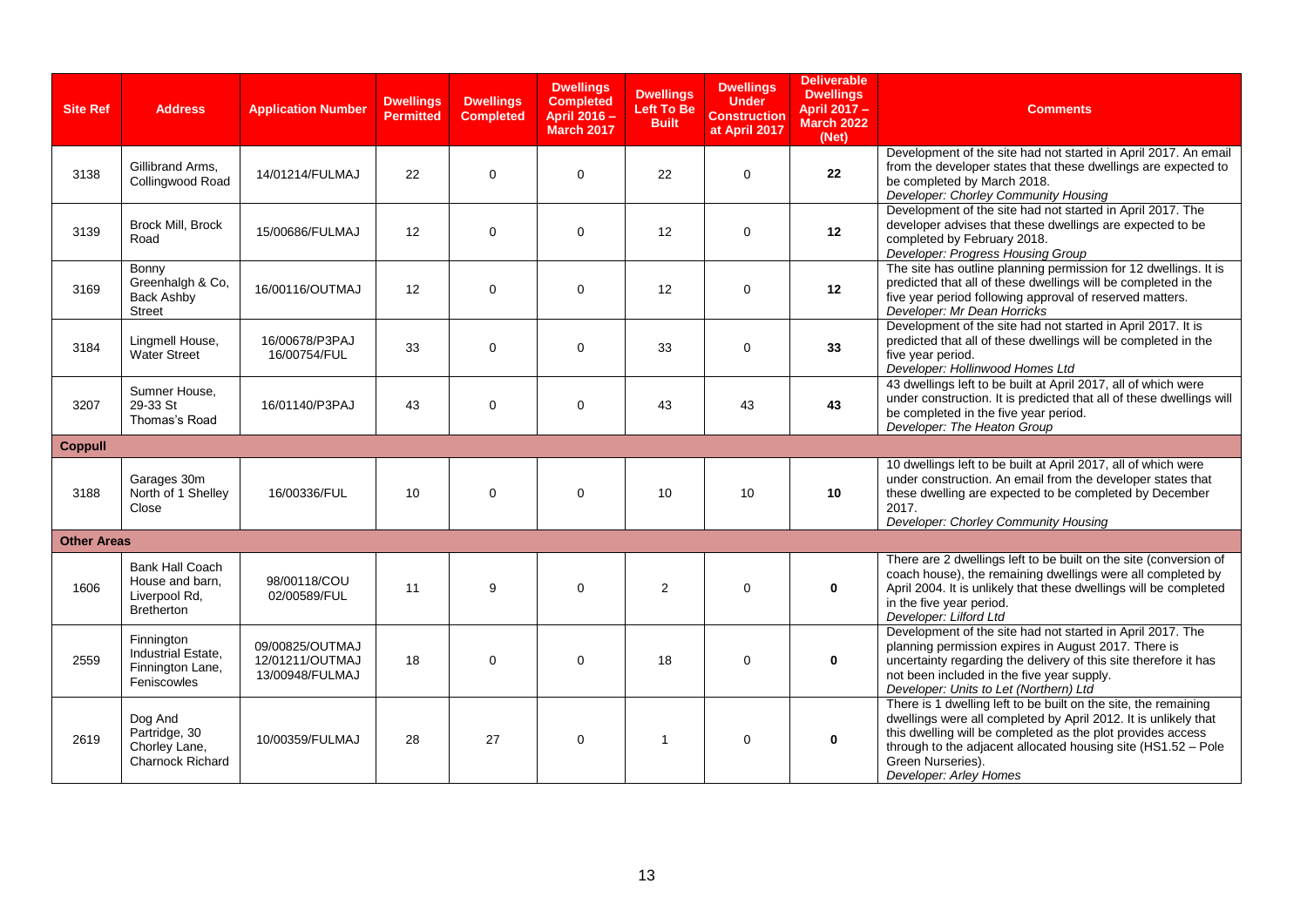| <b>Site Ref</b> | <b>Address</b>                                                   | <b>Application Number</b>                                                                       | <b>Dwellings</b><br><b>Permitted</b> | <b>Dwellings</b><br><b>Completed</b> | <b>Dwellings</b><br><b>Completed</b><br>April 2016-<br><b>March 2017</b> | <b>Dwellings</b><br>Left To Be<br><b>Built</b> | <b>Dwellings</b><br><b>Under</b><br><b>Construction</b><br>at April 2017 | <b>Deliverable</b><br><b>Dwellings</b><br>April 2017 -<br><b>March 2022</b><br>(Net) | <b>Comments</b>                                                                                                                                                                                                                                                                                                                                                                        |
|-----------------|------------------------------------------------------------------|-------------------------------------------------------------------------------------------------|--------------------------------------|--------------------------------------|--------------------------------------------------------------------------|------------------------------------------------|--------------------------------------------------------------------------|--------------------------------------------------------------------------------------|----------------------------------------------------------------------------------------------------------------------------------------------------------------------------------------------------------------------------------------------------------------------------------------------------------------------------------------------------------------------------------------|
| 2850            | 127A Station<br>Road, Croston                                    | 12/00942/FUL<br>14/00315/FUL<br>15/00953/FULMAJ<br>15/01040/OUT<br>16/01032/REM<br>16/00292/FUL | 11                                   | $\mathbf 0$                          | $\mathbf 0$                                                              | 11                                             | $\mathbf 0$                                                              | 11                                                                                   | Site clearance works were underway in April 2017. It is<br>predicted that all of these dwellings will be completed in the<br>five year period.<br>Developer: Freedom House Investments Ltd                                                                                                                                                                                             |
| 2928            | H W Moon Ltd, 56<br>Wood Lane.<br>Heskin                         | 13/00365/OUT<br>15/00281/REM<br>15/00282/FUL<br>16/00242/REM                                    | 10                                   | $\Omega$                             | $\Omega$                                                                 | 10                                             | 5                                                                        | 10                                                                                   | 10 dwellings left to be built at April 2017, 5 of which were<br>under construction. It is predicted that all of these dwellings will<br>be completed in the five year period.<br>Developer: Warwick Construction (NW) Ltd                                                                                                                                                              |
| 2933            | Bank Hall, Bank<br>Hall Drive,<br><b>Bretherton</b>              | 09/01021/FULMAJ                                                                                 | 35                                   | $\mathbf 0$                          | $\mathbf 0$                                                              | 35                                             | $\mathbf 0$                                                              | 35                                                                                   | Development of the site had not started in April 2017. The<br>conversion of Bank Hall into 12 dwellings is expected to start<br>in the next few months. The 23 new build dwellings are<br>expected to commence following completion of the conversion.<br>It is predicted that all of these dwellings will be completed in<br>the five year period.<br>Developer: HTNW and Lilford Ltd |
| 2955            | Chimney And<br>Building, Withnell<br>Fold Mill, Withnell<br>Fold | 12/00084/FULMAJ                                                                                 | 37                                   | $\Omega$                             | $\mathbf 0$                                                              | 37                                             | $\mathbf 0$                                                              | $\mathbf 0$                                                                          | Development of the site had not started in April 2017. There is<br>uncertainty about when this development will come forward<br>therefore it has not been included in the five year supply.<br>Developer: Primrose Holdings Ltd                                                                                                                                                        |
| 3044            | Goodvear<br>Business Park,<br>Gorsey Lane,<br>Mawdesley          | 14/00022/OUTMAJ<br>14/01218/REMMAJ                                                              | 56                                   | $\Omega$                             | $\Omega$                                                                 | 56                                             | $\Omega$                                                                 | 56                                                                                   | Development of the site had not started in April 2017.<br>Discussions have taken place with another developer and a<br>reserved matters application is expected to be submitted in the<br>next few months. It is predicted that all the dwellings will be<br>completed in the five year period.<br>Developer: Bloor Homes                                                              |
| 3114            | Star Paper Mill,<br>Moulden Brow.<br>Feniscowles                 | 15/00475/OUTMAJ                                                                                 | 25                                   | $\mathbf 0$                          | $\mathbf 0$                                                              | 25                                             | $\mathbf 0$                                                              | 25                                                                                   | The site has outline planning permission for 25 dwellings. A<br>planning application to discharge conditions is expected to be<br>submitted in the next few months. It is predicted that all of<br>these dwellings will be completed in the five year period.<br>Developer: Blackburn Waterside Regeneration Ltd                                                                       |
| 3219            | Gleadhill House<br>Stud, Gleadhill<br>House, Dawbers<br>Lane     | 16/00633/OUTMAJ                                                                                 | 12                                   | $\Omega$                             | $\Omega$                                                                 | 12                                             | $\Omega$                                                                 | 10                                                                                   | The site has outline planning permission for 12 dwellings but 2<br>dwellings are to be demolished therefore the net number of<br>dwellings is 10. It is predicted that all of these dwellings will be<br>completed in the five year period.<br>Developer: Northern Trust                                                                                                               |
| <b>TOTAL</b>    |                                                                  | 603                                                                                             | 67                                   | 5                                    | 536                                                                      | 66                                             | 391                                                                      |                                                                                      |                                                                                                                                                                                                                                                                                                                                                                                        |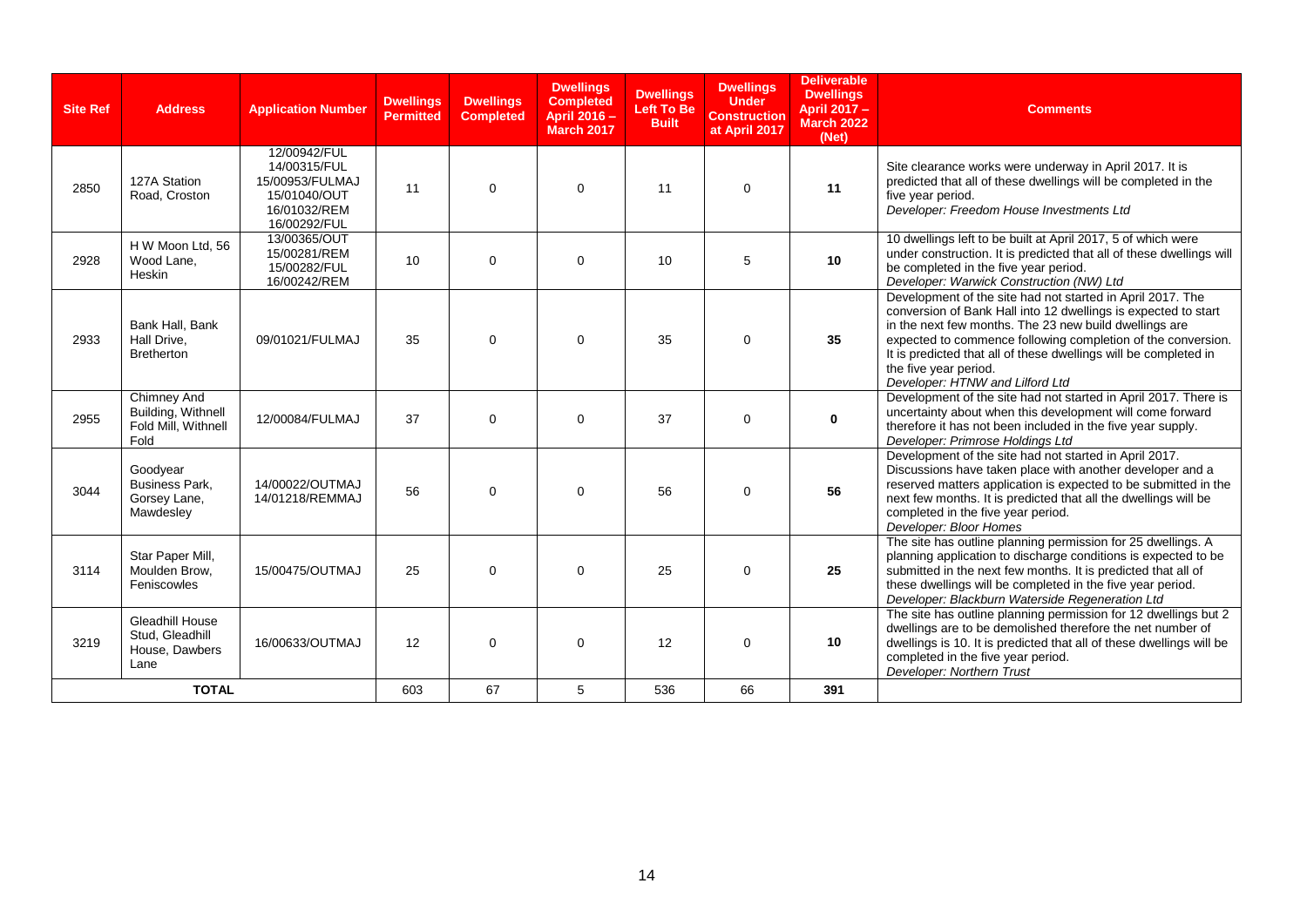# Sites of less than 10 dwellings with planning permission

| <b>Site</b><br><b>Ref</b> | <b>Address</b>                                                     | <b>Settlement</b>   | <b>Application Number</b>      | <b>Dwellings</b><br><b>Permitted</b> | <b>Dwellings</b><br><b>Left To Be</b><br><b>Built (Net)</b> |
|---------------------------|--------------------------------------------------------------------|---------------------|--------------------------------|--------------------------------------|-------------------------------------------------------------|
| 3036                      | Tamarisk Beauty Shoppe, 98 Chorley Road                            | Adlington           | 14/00786/FUL                   | 2                                    | 1                                                           |
| 3112                      | Hudora Kennels, The Common                                         | Adlington           | 14/01051/FUL                   | 1                                    | $\mathbf{1}$                                                |
| 3162                      | Land 20m West of 6 Ellerbeck View, Castle<br>House Lane            | Adlington           | 16/00075/FUL                   | $\overline{7}$                       | $\overline{7}$                                              |
| 3163                      | 1 Church Street                                                    | Adlington           | 16/00090/P3PAJ                 | 3                                    | 3                                                           |
| 3181                      | 59 Church Street                                                   | Adlington           | 15/00215/OUT<br>15/00216/OUT   | 3                                    | 3                                                           |
| 3194                      | 40 Chorley Road                                                    | Adlington           | 16/00848/FUL                   | 1                                    | $\mathbf{1}$                                                |
| 3055                      | 4 Chorley Road, Heath Charnock                                     | Adlington           | 14/01199/FUL                   | 1                                    | 0                                                           |
| 3105                      | Hole House Farm, Chorley Road, Heath<br>Charnock                   | Adlington           | 15/00556/OUT                   | 6                                    | 5                                                           |
| 3165                      | 25 Woodville Road, Heath Charnock                                  | Adlington           | 15/01052/FUL                   | 1                                    | $\mathbf{1}$                                                |
| 2629                      | 21 Yarrow Road                                                     | Chorley             | 10/00655/FUL                   | 1                                    | $\mathbf{1}$                                                |
| 2633                      | 6 Weldbank Street                                                  | Chorley             | 10/00751/FUL                   | 1                                    | $\mathbf{1}$                                                |
| 2804                      | The Builders Yard. Froom Street                                    | Chorley             | 12/00059/FUL                   | $\overline{4}$                       | $\overline{4}$                                              |
| 2826                      | Land Including Grafton House and The<br>Courtyard, Anderton Street | Chorley             | 12/00407/FUL<br>13/00130/FUL   | 5                                    | 3                                                           |
| 2964                      | Land 20M North of 2 Clover Road, Jackson<br>Road                   | Chorley             | 13/00146/OUT<br>16/00980/OUT   | 1                                    | $\mathbf{1}$                                                |
| 3011                      | 22 St Thomas's Road                                                | Chorley             | 14/00389/P3PAJ                 | 1                                    | $\mathbf{1}$                                                |
| 3062                      | 23 Guildford Avenue                                                | Chorley             | 14/00487/OUT<br>16/00300/FUL   | 1                                    | $\mathbf{1}$                                                |
| 3071                      | 3 Queens Road                                                      | Chorley             | 14/00704/FUL                   | 1                                    | $\mathbf{1}$                                                |
| 3072                      | 1 Queens Road                                                      | Chorley             | 14/00705/FUL                   | 1                                    | $\mathbf{1}$                                                |
| 3081                      | St Peter's Vicarage, Harpers Lane                                  | Chorley             | 14/01297/OUT<br>15/00936/FUL   | 5                                    | 5                                                           |
| 3082                      | Astley Park Health and Fitness Club, 1-3 Park<br>Road              | Chorley             | 14/01237/FUL                   | $\mathbf{1}$                         | $\mathbf{1}$                                                |
| 3087                      | 20 St Thomas's Road                                                | Chorley             | 14/00324/FUL                   | 1                                    | $\mathbf{1}$                                                |
| 3098                      | Tinklers House, Hoggs Lane                                         | Chorley             | 15/00571/FUL                   | 1                                    | 1                                                           |
| 3121                      | Land East of roundabout, adjoining Council car<br>park, George St  | Chorley             | 15/00955/FUL                   | 2                                    | $\overline{2}$                                              |
| 3122                      | Land adjoining 43 Weldbank Lane                                    | Chorley             | 15/00982/OUT                   | 2                                    | 2                                                           |
| 3123                      | 7 Albert Street                                                    | Chorley             | 13/00644/FUL<br>16/00270/FUL   | 2                                    | 2                                                           |
| 3137                      | 47 Clifford Street                                                 | Chorley             | 15/01192/FUL                   | 2                                    | $\mathbf{1}$                                                |
| 3153                      | 60 Park Road                                                       | Chorley             | 16/00045/FUL<br>16/00855/P3PAJ | 1                                    | $\mathbf{1}$                                                |
| 3161                      | 3 Oak Drive                                                        | Chorley             | 14/00376/OUT                   | 1                                    | 1                                                           |
| 3176                      | Boro Corn Mill, 48 Cunliffe Street                                 | Chorley             | 16/00416/FUL                   | 1                                    | 1                                                           |
| 3192                      | Bennett House School, 332 Eaves Lane                               | Chorley             | 16/00756/FUL                   | 1                                    | 1                                                           |
| 3201                      | 64 Brooke Street                                                   | Chorley             | 16/00909/FUL                   | 3                                    | 3                                                           |
| 3203                      | 37 Cowling Brow                                                    | Chorley             | 13/00757/FUL                   | 1                                    | $\mathbf{1}$                                                |
| 3213                      | The Moor Inn, 26 Moor Road                                         | Chorley             | 16/00953/OUT                   | 8                                    | 8                                                           |
| 3215                      | Land 15m North of 60 Long Meadows                                  | Chorley             | 16/01078/FUL                   | 2                                    | 2                                                           |
| 2558                      | Lilac Mount, 704 Preston Road                                      | Clayton Brook/Green | 09/00463/FUL                   | 3                                    | 2                                                           |
| 3004                      | Rodger Bank, Gough Lane                                            | Clayton Brook/Green | 13/00849/FUL                   | 9                                    | 8                                                           |
| 3061                      | 41 Oak Croft                                                       | Clayton Brook/Green | 14/00842/FUL                   | $\overline{\mathbf{c}}$              | 2                                                           |
| 3136                      | Land rear of 438 Preston Road                                      | Clayton Brook/Green | 15/01178/FUL                   | 1                                    | 1                                                           |
| 3160                      | Land adjacent to The Bungalow, Chorley Old<br>Road                 | Clayton Brook/Green | 14/00309/FUL                   | 1                                    | 1                                                           |
| 3209                      | Land North of 73 Daisy Meadow                                      | Clayton Brook/Green | 16/00884/FUL                   | 6                                    | 6                                                           |
| 3210                      | Land North West of 65 Homestead                                    | Clayton Brook/Green | 16/00885/FUL                   | 4                                    | 4                                                           |
| 3211                      | Land South West of 7 Three Nooks                                   | Clayton Brook/Green | 16/00886/FUL                   | 4                                    | 4                                                           |
| 815                       | R/O 66-74 Mill Lane                                                | Coppull             | 91/00222/OUT<br>93/00750/FUL   | 2                                    | 1                                                           |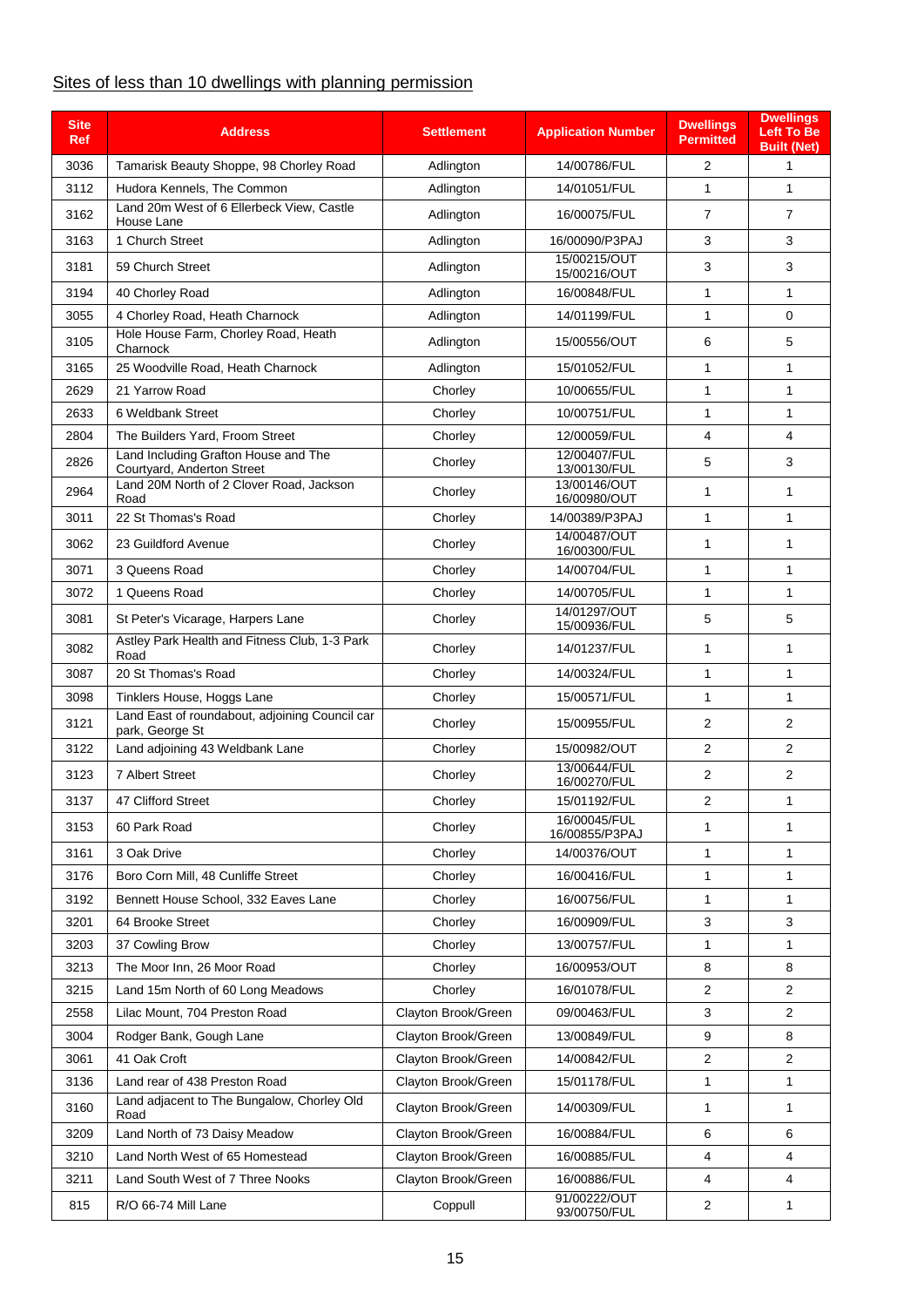| <b>Site</b><br><b>Ref</b> | <b>Address</b>                                                        | <b>Settlement</b>  | <b>Application Number</b>                                                    | <b>Dwellings</b><br><b>Permitted</b> | <b>Dwellings</b><br>Left To Be<br><b>Built (Net)</b> |
|---------------------------|-----------------------------------------------------------------------|--------------------|------------------------------------------------------------------------------|--------------------------------------|------------------------------------------------------|
| 1682                      | R/O 42-44 Mill Lane                                                   | Coppull            | 00/00190/OUT<br>00/00701/FUL                                                 | 2                                    | $\mathbf{1}$                                         |
| 2625                      | 151 Preston Road                                                      | Coppull            | 10/00529/FUL                                                                 | $\mathbf{1}$                         | $\mathbf{1}$                                         |
| 2989                      | 186 Spendmore Lane                                                    | Coppull            | 13/01081/FUL                                                                 | $\overline{2}$                       | 2                                                    |
| 3018                      | Land 10m south of 37 Mill Lane                                        | Coppull            | 14/00485/OUT                                                                 | $\mathbf{1}$                         | $\mathbf{1}$                                         |
| 3022                      | 341 Spendmore Lane                                                    | Coppull            | 14/00632/FUL                                                                 | $\mathbf{1}$                         | $\mathbf 0$                                          |
| 3102                      | 1 Darlington Street                                                   | Coppull            | 12/00270/FUL                                                                 | 2                                    | $\overline{2}$                                       |
| 3111                      | Preston Road Methodist Church, Preston<br>Road                        | Coppull            | 14/00969/OUT                                                                 | $\overline{2}$                       | $\overline{2}$                                       |
| 3151                      | 3 Clancutt Lane                                                       | Coppull            | 16/00005/OUT                                                                 | $\mathbf{1}$                         | $\mathbf{1}$                                         |
| 3152                      | 248 Spendmore Lane                                                    | Coppull            | 16/00021/P3PAN                                                               | $\mathbf{1}$                         | $\mathbf{1}$                                         |
| 3187                      | 84 Clancutt Lane                                                      | Coppull            | 16/00743/FUL                                                                 | $\mathbf{1}$                         | $\Omega$                                             |
| 3221                      | Land North of 2A South Road                                           | Coppull            | 16/00869/FUL                                                                 | 2                                    | 2                                                    |
| 2719                      | 267 - 271 The Green                                                   | Eccleston          | 11/00308/FUL<br>11/00659/FUL                                                 | 2                                    | 2                                                    |
| 3024                      | Land to the south west of Ricmarlo, Preston<br>Nook                   | Eccleston          | 14/00550/OUT<br>15/00719/FUL<br>16/00667/FUL                                 | 3                                    | 3                                                    |
| 3025                      | Ricmarlo, Preston Nook                                                | Eccleston          | 14/00551/OUT<br>15/00656/FUL                                                 | $\mathbf{1}$                         | $\mathbf{1}$                                         |
| 3039                      | Land behind 167 The Green and fronting onto<br>Doctors Lane           | Eccleston          | 14/00150/FUL                                                                 | $\mathbf{1}$                         | $\mathbf{1}$                                         |
| 3053                      | Rear of 203 The Green                                                 | Eccleston          | 14/01248/OUT<br>15/00597/REM<br>16/00153/FUL<br>16/00477/FUL                 | 2                                    | 1                                                    |
| 3064                      | Land adjacent Lower House Cottage,<br>Towngate                        | Eccleston          | 13/00675/FUL<br>15/00080/FUL                                                 | 1                                    | 1                                                    |
| 3089                      | The Windmill Hotel, The Green                                         | Eccleston          | 14/01331/FUL                                                                 | 9                                    | 9                                                    |
| 3130                      | Mill Lane Farm, Mill Lane                                             | Eccleston          | 15/01025/FUL                                                                 | $\mathbf{1}$                         | $\mathbf{1}$                                         |
| 3141                      | Land 15m North of 238 The Green                                       | Eccleston          | 15/01067/OUT                                                                 | $\mathbf{1}$                         | $\mathbf{1}$                                         |
| 3142                      | High Heyes Farm, Langton Brow                                         | Eccleston          | 15/01085/FUL                                                                 | $\mathbf{1}$                         | $\mathbf{1}$                                         |
| 3145                      | Lydiate Farm, 12 Lydiate Lane                                         | Eccleston          | 16/00007/OUT                                                                 | 2                                    | 2                                                    |
| 3164                      | Woodview, Preston Nook                                                | Eccleston          | 16/00162/FUL                                                                 | $\mathbf{1}$                         | $\mathbf{1}$                                         |
| 3170                      | Land 35m West of 19 Bannister Lane                                    | Eccleston          | 16/00359/FUL                                                                 | $\overline{4}$                       | 4                                                    |
| 3224                      | 1C Bradley Lane                                                       | Eccleston          | 17/00023/COU                                                                 | 0                                    | $-1$                                                 |
| 2321                      | Land Rear Of 31 To 39 Park Avenue And<br>North Of 173 Wigan Road      | Euxton             | 07/00497/FUL<br>08/00201/FUL<br>11/00070/FUL<br>12/00498/FUL                 | 3                                    | 2                                                    |
| 3063                      | Balshaw Villa, Balshaw Lane                                           | Euxton             | 13/00985/OUT<br>15/00308/REM<br>16/00326/REM                                 | $\mathbf{1}$                         | $\mathbf{1}$                                         |
| 3088                      | Land in-between school and 1 Primrose Hill<br>Road                    | Euxton             | 14/01080/OUT<br>16/00711/REM                                                 | $\mathbf{1}$                         | $\mathbf{1}$                                         |
| 3097                      | Between 42 and 44 The Croft                                           | Euxton             | 14/01112/OUT<br>15/01259/FUL                                                 | $\mathbf{1}$                         | $\mathbf{1}$                                         |
| 3110                      | Euxton Mills Hotel, Wigan Road                                        | Euxton             | 15/00768/OUT                                                                 | $\mathbf{1}$                         | $\mathbf{1}$                                         |
| 3116                      | Land adjacent Balshaw Villa, Balshaw Lane                             | Euxton             | 15/00635/FUL                                                                 | 2                                    | $\overline{2}$                                       |
| 3132                      | 47 Wigan Road                                                         | Euxton             | 15/01036/FUL<br>16/00835/FUL                                                 | $\mathbf{1}$                         | $\mathbf 0$                                          |
| 3227                      | Land North of Railway Public House, Wigan<br>Road                     | Euxton             | 15/01092/OUT                                                                 | 9                                    | 9                                                    |
| 1716                      | Croston Hall Stables, Grape Lane, Croston                             | <b>Other Rural</b> | 00/00488/COU<br>04/01443/FUL<br>15/00540/FULMAJ                              | 1                                    | 1                                                    |
| 2105                      | Highfield Farm, Jolly Tar Lane, Coppull                               | <b>Other Rural</b> | 05/00188/FUL                                                                 | $\mathbf{1}$                         | $\mathbf{1}$                                         |
| 2348                      | 69 Charter Lane, Charnock Richard                                     | <b>Other Rural</b> | 07/01068/OUT<br>08/00471/FUL<br>10/00298/FUL<br>10/01069/OUT<br>14/00110/OUT | 4                                    | 3                                                    |
| 2418                      | Agricultural Buildings At Howe Brook Farm,<br>Bannister Green, Heskin | <b>Other Rural</b> | 07/01340/FUL<br>12/00915/FUL<br>12/00917/FUL                                 | 2                                    | 2                                                    |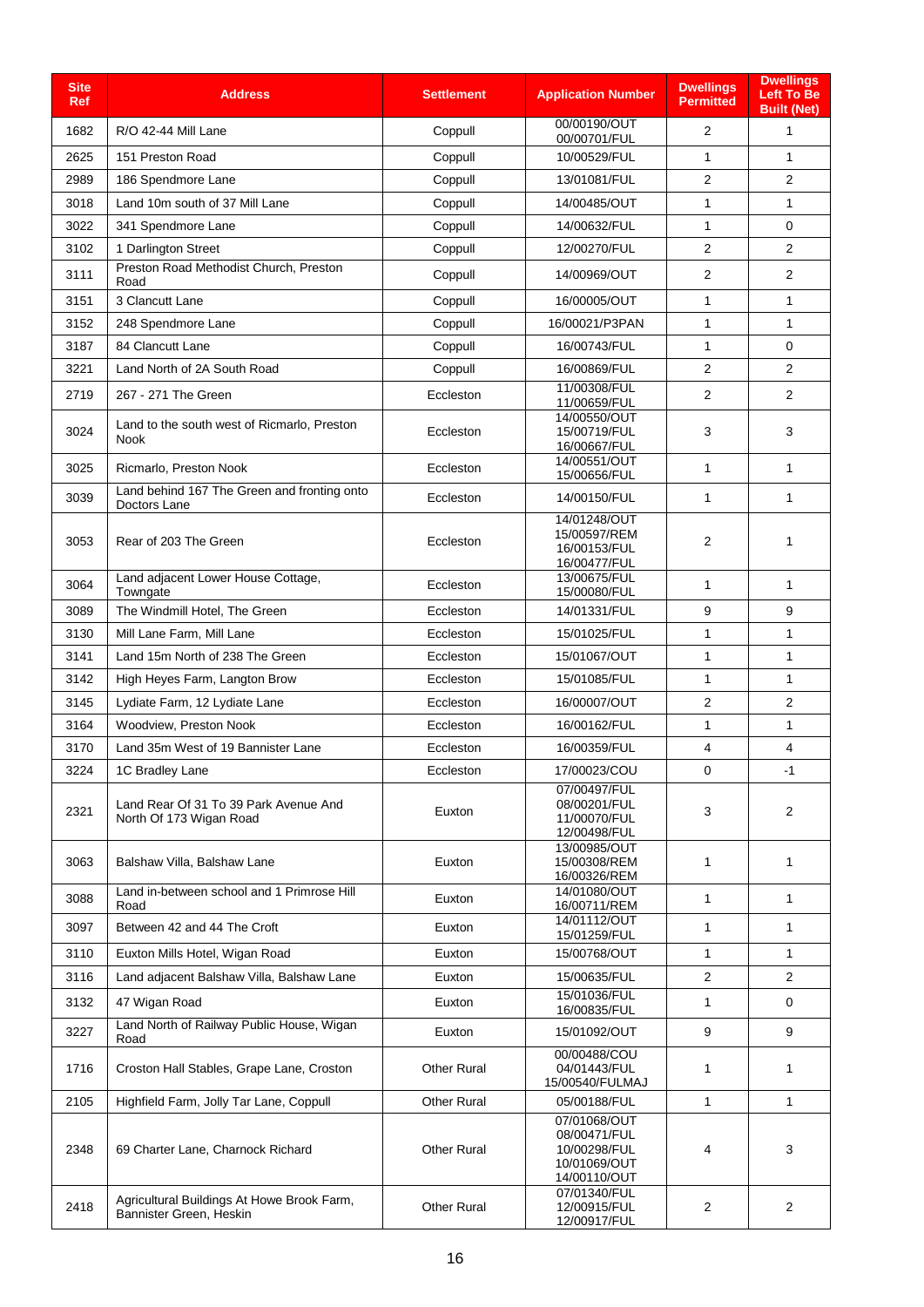| <b>Site</b><br><b>Ref</b> | <b>Address</b>                                                                     | <b>Settlement</b>  | <b>Application Number</b>                                                                    | <b>Dwellings</b><br><b>Permitted</b> | <b>Dwellings</b><br><b>Left To Be</b><br><b>Built (Net)</b> |
|---------------------------|------------------------------------------------------------------------------------|--------------------|----------------------------------------------------------------------------------------------|--------------------------------------|-------------------------------------------------------------|
| 2439                      | Land 18m East Of Beechcroft, Brook Lane,<br><b>Charnock Richard</b>                | <b>Other Rural</b> | 08/00308/OUT<br>11/00298/OUT<br>12/00244/OUT<br>15/00078/OUT<br>15/00257/REM<br>16/01196/FUL | 1                                    | 1                                                           |
| 2506                      | Annbray, 29 Charter Lane, Charnock Richard                                         | <b>Other Rural</b> | 09/00016/OUT<br>11/00599/FUL                                                                 | $\overline{2}$                       | $\overline{2}$                                              |
| 2512                      | 267 Southport Road, Ulnes Walton                                                   | <b>Other Rural</b> | 09/00151/FUL                                                                                 | $\mathbf{1}$                         | $\mathbf{1}$                                                |
| 2568                      | SE Of Windmill Farm, Windmill Lane, Brindle                                        | <b>Other Rural</b> | 09/01032/FUL                                                                                 | 2                                    | $\mathbf{1}$                                                |
| 2704                      | Euxton Mill, Dawbers Lane, Euxton                                                  | <b>Other Rural</b> | 10/00456/OUTMAJ<br>14/00913/REM                                                              | 6                                    | 6                                                           |
| 2709                      | 94 Chorley Lane, Charnock Richard                                                  | <b>Other Rural</b> | 10/00993/OUT<br>14/00510/OUT<br>16/00316/FUL                                                 | 2                                    | 2                                                           |
| 2743                      | Brook House Farm, Brook Lane, Charnock<br>Richard                                  | <b>Other Rural</b> | 11/00804/FUL<br>12/00157/FUL                                                                 | $\mathbf{1}$                         | $\mathbf{1}$                                                |
| 2753                      | Mynton Court, Withnell Fold, Withnell                                              | <b>Other Rural</b> | 12/00071/FUL                                                                                 | $\mathbf{1}$                         | $\mathbf{1}$                                                |
| 2820                      | Brindle Waterworks House, Pippin Street,<br><b>Brindle</b>                         | <b>Other Rural</b> | 12/00363/FUL                                                                                 | 1                                    | 1                                                           |
| 2833                      | Land Opposite Hurst House Farm, Halfpenny<br>Lane, Heskin                          | Other Rural        | 12/00539/FUL                                                                                 | 2                                    | $\overline{2}$                                              |
| 2842                      | White House Farm, Crosse Hall Lane, Chorley                                        | Other Rural        | 12/00748/FUL                                                                                 | $\mathbf{1}$                         | 1                                                           |
| 2843                      | 94 Chorley Lane, Charnock Richard                                                  | Other Rural        | 12/00771/FUL                                                                                 | $\mathbf{1}$                         | $\mathbf{1}$                                                |
| 2845                      | Barn Opposite Lowe Farm Cottage, Rawlinson<br>Lane, Heath Charnock                 | <b>Other Rural</b> | 12/00845/FUL                                                                                 | $\mathbf{1}$                         | $\mathbf{1}$                                                |
| 2852                      | Morris Barn, Dean Head Lane, Rivington                                             | <b>Other Rural</b> | 12/00949/FUL                                                                                 | $\mathbf{1}$                         | $\mathbf{1}$                                                |
| 2868                      | Grange House Mill, Smithy Lane, Mawdesley                                          | <b>Other Rural</b> | 12/01207/FUL<br>13/00917/FUL                                                                 | $\mathbf{1}$                         | $\mathbf{1}$                                                |
| 2901                      | Close Gate Farm and Land to rear Buckholes<br>Lane, Wheelton                       | <b>Other Rural</b> | 12/01158/FULMAJ                                                                              | $\mathbf{1}$                         | $\mathbf{1}$                                                |
| 2917                      | Land Between Grange House And Glen Haffy,<br>Smithy Lane, Mawdesley                | <b>Other Rural</b> | 12/01206/OUT<br>15/00025/REM                                                                 | $\mathbf{1}$                         | $\mathbf{1}$                                                |
| 2920                      | Bury Farm, Sandy Lane, Brindle                                                     | Other Rural        | 13/00064/FUL<br>16/00449/FUL                                                                 | $\mathbf{1}$                         | $\mathbf{1}$                                                |
| 2942                      | The Engine House, Brinscall Mill Road,<br>Wheelton                                 | <b>Other Rural</b> | 13/00390/FUL<br>16/00559/FUL                                                                 | $\mathbf{1}$                         | $\mathbf{1}$                                                |
| 2961                      | 26 Long Lane, Heath Charnock                                                       | <b>Other Rural</b> | 13/00631/FUL                                                                                 | $\mathbf{1}$                         | $\mathbf{1}$                                                |
| 2984                      | Brown House Farm, Bolton Road, Anderton                                            | <b>Other Rural</b> | 13/00846/OUT<br>15/00937/OUT<br>16/00180/REM                                                 | $\mathbf{1}$                         | 1                                                           |
| 2993                      | Brookmere Farm, Hall Lane, Mawdesley                                               | <b>Other Rural</b> | 13/00920/FUL<br>16/00256/MNMA                                                                | $\mathbf{1}$                         | $\mathbf{1}$                                                |
| 3003                      | Myrtle Cottage, Sandy Lane, Brindle                                                | <b>Other Rural</b> | 13/00940/FUL<br>16/00006/FUL                                                                 | $\mathbf{1}$                         | $\mathbf{1}$                                                |
| 3010                      | Brindle Croft, New Lane, Eccleston                                                 | <b>Other Rural</b> | 14/00394/FUL                                                                                 | $\mathbf{1}$                         | $\mathbf{1}$                                                |
| 3012                      | Highfield House Farm, Buckholes Lane,<br>Wheelton                                  | <b>Other Rural</b> | 14/00294/FUL<br>16/00394/FUL                                                                 | $\mathbf{1}$                         | $\mathbf{1}$                                                |
| 3032                      | Johnson House Farm, Ulnes Walton Lane,<br><b>Ulnes Walton</b>                      | <b>Other Rural</b> | 14/00442/FUL<br>14/01315/FUL                                                                 | $\overline{2}$                       | $\mathbf{1}$                                                |
| 3033                      | Land between 1 and 5 Town Lane, Charnock<br>Richard                                | <b>Other Rural</b> | 13/01224/FUL                                                                                 | $\mathbf{1}$                         | $\mathbf{1}$                                                |
| 3034                      | Green Farm, Wood Lane, Heskin                                                      | <b>Other Rural</b> | 14/00952/FUL<br>17/00032/FUL                                                                 | 3                                    | 3                                                           |
| 3043                      | Bramblewood Nursery, Wigan Lane, Heath<br>Charnock                                 | Other Rural        | 14/00626/FUL<br>16/01178/MNMA                                                                | 1                                    | $\mathbf{1}$                                                |
| 3045                      | Land north to the rear of 34-42 and including<br>42 Chorley Lane, Charnock Richard | <b>Other Rural</b> | 13/00600/FUL                                                                                 | 8                                    | 8                                                           |
| 3048                      | Waterstone House, 1A Dark Lane, Whittle-le-<br>Woods                               | Other Rural        | 14/00966/FUL<br>15/01185/FUL                                                                 | 2                                    | 2                                                           |
| 3049                      | Pear Tree House, Blue Stone Lane,<br>Mawdesley                                     | <b>Other Rural</b> | 14/00931/FUL<br>16/00594/FUL                                                                 | $\mathbf{1}$                         | $\mathbf{1}$                                                |
| 3051                      | Lostock Bridge Farm, Ulnes Walton Lane,<br><b>Ulnes Walton</b>                     | <b>Other Rural</b> | 14/00781/FUL                                                                                 | $\mathbf{1}$                         | $\mathbf{1}$                                                |
| 3057                      | Hill Top Farm, Hill Top Lane, Whittle-le-Woods                                     | <b>Other Rural</b> | 14/01180/FUL                                                                                 | $\mathbf{1}$                         | $\mathbf{1}$                                                |
| 3059                      | Barn opposite Rivington Unitarian Chapel,<br>Sheep House Lane, Rivington           | <b>Other Rural</b> | 14/00911/FUL                                                                                 | $\mathbf{1}$                         | $\mathbf{1}$                                                |
| 3069                      | Crabtree House, Hill House Lane, Brindle                                           | <b>Other Rural</b> | 14/01267/FUL                                                                                 | $\mathbf{1}$                         | $\mathbf 0$                                                 |
| 3073                      | Land between 386 and 392 Blackburn Road,<br><b>Higher Wheelton</b>                 | Other Rural        | 14/00601/OUT                                                                                 | $\overline{2}$                       | $\overline{2}$                                              |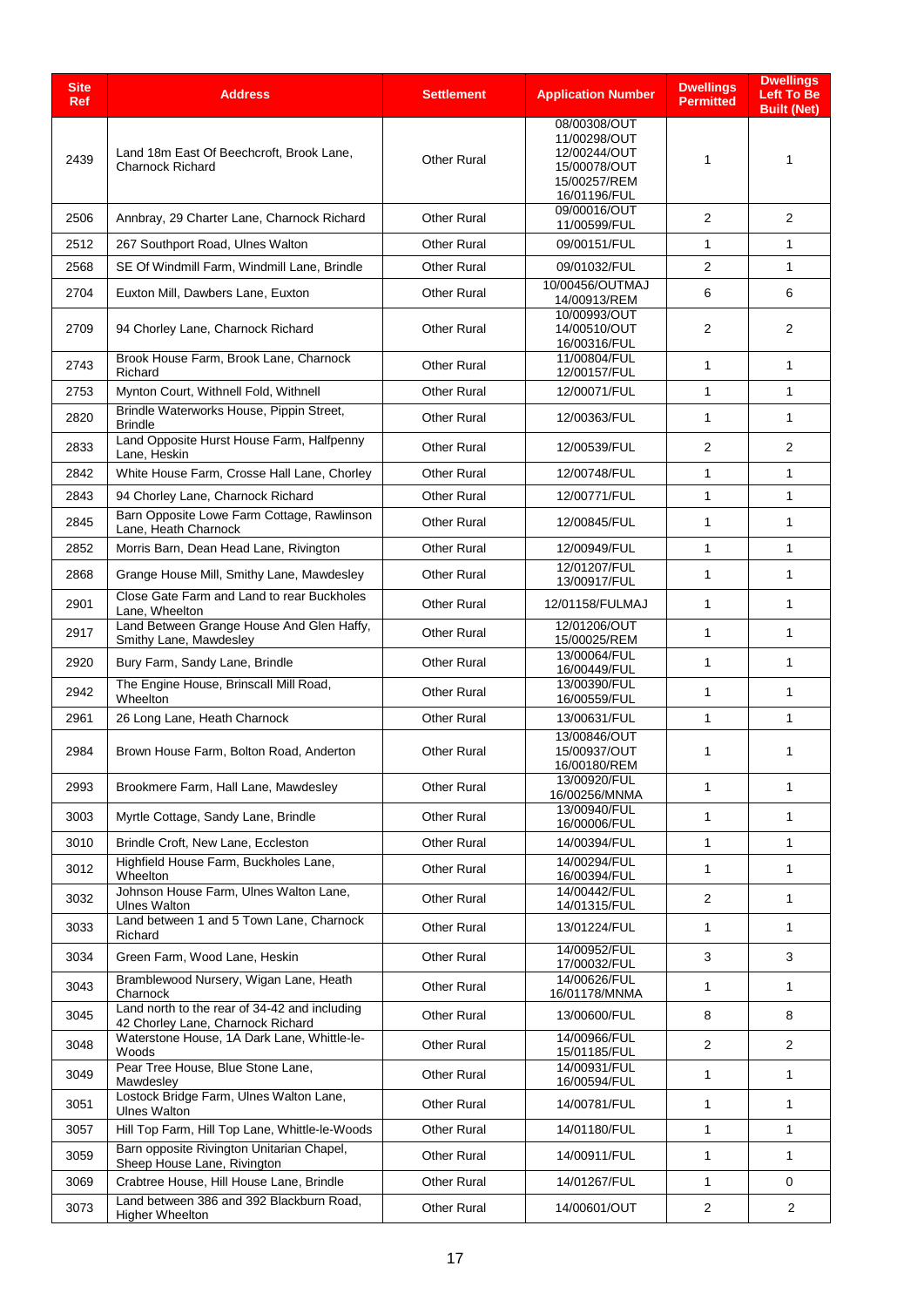| <b>Site</b><br><b>Ref</b> | <b>Address</b>                                                       | <b>Settlement</b>  | <b>Application Number</b>                        | <b>Dwellings</b><br><b>Permitted</b> | <b>Dwellings</b><br>Left To Be<br><b>Built (Net)</b> |
|---------------------------|----------------------------------------------------------------------|--------------------|--------------------------------------------------|--------------------------------------|------------------------------------------------------|
| 3074                      | Land north west of Lake View Nursing Home,<br>Chorley Road, Withnell | <b>Other Rural</b> | 14/00098/FUL                                     | $\mathbf{1}$                         | $\mathbf{1}$                                         |
| 3075                      | Nook Farm, Holker Lane, Ulnes Walton                                 | <b>Other Rural</b> | 13/01124/FUL<br>15/00921/FUL                     | $\mathbf{1}$                         | $\mathbf{1}$                                         |
| 3079                      | The Barn, Dean Hall Lane                                             | <b>Other Rural</b> | 15/00058/FUL                                     | $\mathbf{1}$                         | $\mathbf{1}$                                         |
| 3080                      | Barlow Farm, Wood Lane, Heskin                                       | <b>Other Rural</b> | 14/01300/FUL                                     | $\overline{2}$                       | 2                                                    |
| 3090                      | Garstang House Farm, Chapel Lane, Heapey                             | <b>Other Rural</b> | 15/00355/P3PAO<br>15/00958/P3PAO<br>16/00683/FUL | 2                                    | 2                                                    |
| 3094                      | Coppull Moor Barn, Coppull Moor Lane                                 | <b>Other Rural</b> | 15/00368/FUL                                     | $\mathbf{1}$                         | 1                                                    |
| 3095                      | Baxters, The Longcroft, Ridley Lane,<br>Mawdesley                    | <b>Other Rural</b> | 15/00384/FUL                                     | $\mathbf{1}$                         | 1                                                    |
| 3096                      | Brinscall Hall Farm, Dick Lane, Brinscall                            | <b>Other Rural</b> | 14/00975/FUL<br>14/00881/FUL                     | $\overline{7}$                       | $\overline{7}$                                       |
| 3100                      | Whittle Green Farm, Mill Lane, Charnock<br>Richard                   | <b>Other Rural</b> | 15/00612/P3PAO                                   | $\overline{2}$                       | 2                                                    |
| 3103                      | Town Lane Farm, Town Lane, Heskin                                    | <b>Other Rural</b> | 14/00982/FUL                                     | $\mathbf{1}$                         | 1                                                    |
| 3106                      | Calico Cottage, Lodge Bank, Brinscall                                | <b>Other Rural</b> | 14/00419/FUL<br>15/00565/FUL                     | $\mathbf{1}$                         | $\mathbf{1}$                                         |
| 3107                      | Heron Wood Cottage, Lodge Bank, Brinscall                            | <b>Other Rural</b> | 15/00710/FUL                                     | $\mathbf{1}$                         | 0                                                    |
| 3108                      | Car park adjacent to 48 Wood Lane, Heskin                            | <b>Other Rural</b> | 15/00661/FUL                                     | 2                                    | 2                                                    |
| 3113                      | 5 The Orchard, Croston                                               | <b>Other Rural</b> | 15/00462/FUL                                     | $\mathbf{1}$                         | 1                                                    |
| 3115                      | Lowes Tenement Farm, Burgh Lane, Chorley                             | <b>Other Rural</b> | 15/00488/FUL                                     | $\mathbf{1}$                         | 1                                                    |
| 3117                      | 27 Charter Lane, Charnock Richard                                    | <b>Other Rural</b> | 15/00863/OUT<br>16/00327/REM                     | 2                                    | 2                                                    |
| 3119                      | Moody House, Higher House Lane, Heapey                               | <b>Other Rural</b> | 15/00894/P3PAO                                   | $\mathbf{1}$                         | $\mathbf{1}$                                         |
| 3124                      | The Mill Hotel, Moor Road, Croston                                   | <b>Other Rural</b> | 14/00761/OUTMAJ<br>16/00452/OUTMAJ               | $\overline{7}$                       | $\overline{7}$                                       |
| 3127                      | Lady Hall Farm, Marsh Lane, Brindle                                  | <b>Other Rural</b> | 15/00966/FUL                                     | $\mathbf{1}$                         | 1                                                    |
| 3128                      | Moses Cockers Farm, Sheep House Lane,<br>Rivington                   | <b>Other Rural</b> | 15/00972/FUL                                     | $\mathbf{1}$                         | 1                                                    |
| 3131                      | Stables 40m south west of Horsemans Barn,<br>Wood Lane, Heskin       | <b>Other Rural</b> | 15/01027/FUL                                     | $\mathbf{1}$                         | 1                                                    |
| 3133                      | Morris Farm, Hollin Lane, Heapey                                     | <b>Other Rural</b> | 14/01303/FUL                                     | $\mathbf{1}$                         | 1                                                    |
| 3140                      | Fishers Farm, Delph Lane, Charnock Richard                           | <b>Other Rural</b> | 15/00991/FUL                                     | $\mathbf{1}$                         | $\mathbf{1}$                                         |
| 3144                      | Withnell Barn Farm, Chorley Road, Withnell                           | <b>Other Rural</b> | 15/01234/FUL                                     | $\mathbf{1}$                         | 0                                                    |
| 3146                      | Prospect House, Whins Lane, Wheelton                                 | Other Rural        | 14/00603/FUL                                     | $\mathbf{1}$                         | 1                                                    |
| 3147                      | Brookside, Hall Lane, Mawdesley                                      | <b>Other Rural</b> | 15/00322/FUL                                     | 1                                    | 0                                                    |
| 3148                      | Sandall Cottage, Riley Green, Hoghton                                | <b>Other Rural</b> | 15/00570/FUL                                     | 1                                    | 0                                                    |
| 3149                      | Leigh Farm, Marsh Lane, Brindle                                      | <b>Other Rural</b> | 15/00833/FUL                                     | 4                                    | 4                                                    |
| 3150                      | Ellisland, Station Road, Hoghton                                     | <b>Other Rural</b> | 15/01232/OUT                                     | 1                                    | 1                                                    |
| 3155                      | Yarrow Place, 32 Grape Lane, Croston                                 | <b>Other Rural</b> | 16/00093/FUL                                     | $\overline{2}$                       | 1                                                    |
| 3166                      | 145 Town Lane, Whittle-le-Woods                                      | <b>Other Rural</b> | 15/01057/FUL                                     | 1                                    | 1                                                    |
| 3167                      | Land 40m North of Prescott House Farm,<br>Runshaw Lane, Euxton       | <b>Other Rural</b> | 16/00255/FUL                                     | $\mathbf{1}$                         | 1                                                    |
| 3171                      | Church House Barn, South Road, Bretherton                            | <b>Other Rural</b> | 16/00067/FUL                                     | 1                                    | 1                                                    |
| 3172                      | Two Acres, Blue Stone Lane, Mawdesley                                | <b>Other Rural</b> | 16/00273/FUL                                     | 1                                    | 1                                                    |
| 3174                      | White Friars, Park Hall Road, Charnock<br>Richard                    | <b>Other Rural</b> | 16/00366/FUL                                     | $\mathbf{1}$                         | 1                                                    |
| 3178                      | Clanranald, Blue Stone Lane, Mawdesley                               | <b>Other Rural</b> | 16/00415/P3PAO                                   | $\mathbf{1}$                         | 1                                                    |
| 3179                      | Barn 10m East of Lock Farm, 154 Town Lane,<br>Whittle-le-Woods       | <b>Other Rural</b> | 16/00512/FUL                                     | 1                                    | 1                                                    |
| 3180                      | Highfield House, Jolly Tar Lane, Coppull                             | <b>Other Rural</b> | 16/00622/FUL                                     | 1                                    | 1                                                    |
| 3185                      | Land adjacent 3 Mercer Court, Rawlinson<br>Lane, Heath Charnock      | <b>Other Rural</b> | 16/00498/FUL                                     | 2                                    | 2                                                    |
| 3186                      | Barn at Lower Copthurst Farm, Birchin Lane,<br><b>Brindle</b>        | <b>Other Rural</b> | 16/00597/FUL                                     | 1                                    | 1                                                    |
| 3190                      | Rigby's Garage, Blue Stone Lane, Mawdesley                           | <b>Other Rural</b> | 16/00591/FULMAJ<br>16/01158/FUL                  | 4                                    | 4                                                    |
| 3191                      | Stables West of Verona, Wrennals Lane,<br>Eccleston                  | <b>Other Rural</b> | 16/00668/FUL                                     | 1                                    | 1                                                    |
| 3193                      | Land between 55 and 61 Moor Road, Croston                            | Other Rural        | 16/00824/FUL                                     | $\mathbf{1}$                         | $\mathbf{1}$                                         |